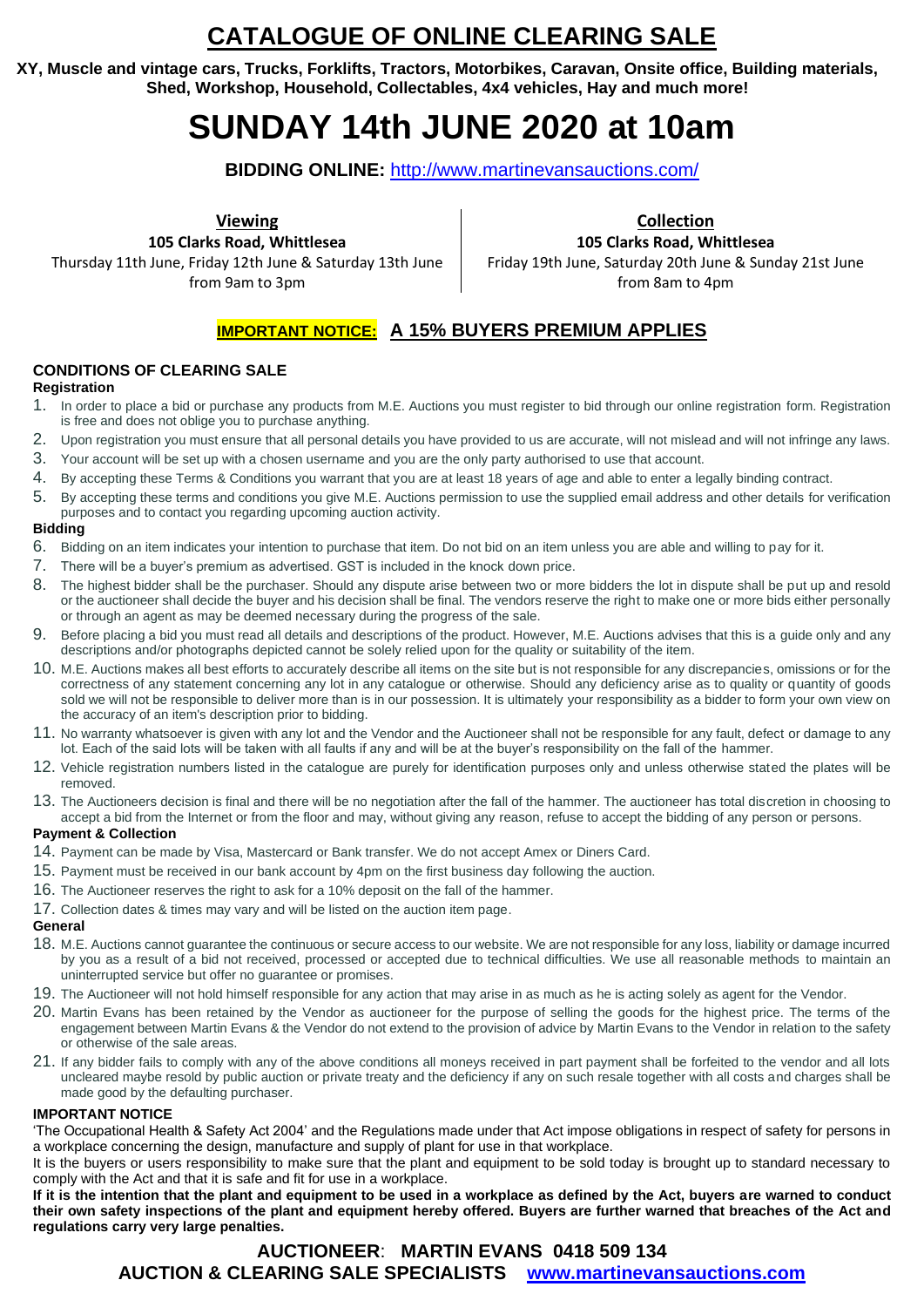### **SUNDAY 21st JUNE 2020 – THOMASTOWN**

LARGE SHIPMENT OF TIMBER FROM ESTATE - OREGON, REDGUM, BRUSHBOX, SUGARGUM, CYPRESS MACROCARPA, BLACKBUTT, TURPENTINE, HARDWOOD, TALLOWOOD, ASH, JARRAH, IRONBARK, SPOTTED GUM, RADIATA PINE.

EX-BRIDGE/TRAM SHED/WHARF/DEMO/PLANTATION/TRUSS BEAMS/EX-SYDNEY 1903 TRAM DEPOT, EARLY PINE LINING & FLOORING, LARGE EX-SAW MILL BREAK DOWN SAW. HOLDEN V8 1TONNE, MOTORBIKES, FORKLIFTS, CHAINSAWS, WHIPPER SNIPPERS, GENERATORS, CAST IRON FIREPLACES, ENGINE STANDS, V8 MOTORS, HQ PARTS, LOTS OF TYRES, ELECTRICAL, CHERRY DRUM, 2XIBC WITH STANDS, STEPS SUIT MEZZANINE FLOOR WITH SAFETY RAILS & CHECKERPLATE, COLLECTABLES POKER MACHINE, EARLY SPOKED RIMS, TIMBER SLABS, ARCADE GAME, SIGNS. HOUSEHOLD, SHED, LOTS OF GARDENA PRODUCTS & MUCH MORE!

## **TBA – KANGAROO GROUND**

FRONT END LOADER, SMALL TRAXCAVATOR DOZER, TOOLS, WORKSHOP & MUCH MORE!

### **TBA - GOORNONG**

COMPLETE FARM DISPERSAL, TRACTORS, IMPLEMENTS, STOCK CRATE, COMPLETE OPERATIONAL FARM, COMPLETE WORKSHOP, SHED & EQUIPMENT.

### **TBA APRIL – CAR AUCTION**

CAR AUCTION – COLLECTABLE CARS, UNFINISHED PROJECTS, CLUB CARS, OLD RACE CARS, CARS OF INTEREST. RETRO OR JUST THE OLD CAR YOU WERE GOING TO RESTORE OR THINGS HAVE CHANGED. ANY VEHICLE, TRUCK, TRACTOR, MOTORBIKE, DONOR CARS OF ANY TYPE OR INTEREST CAN BE ENTERED INTO THE AUCTION. WE ALSO HAVE 20 SETS OF PERSONALISED NUMBER PLATES!

### **TBA August - WENDOUREE**

ONE OF THE BIGGEST FAMILY RUN BUSINESSES IN PLUMBING, MANUFACTURING, FABRICATING. SPARE PARTS, PLUMBING ACCESSORIES, GUILLOTINE, PANBRAKE FOLDER, PRESSES, MACHINERY, IT HAS THE LOT!

### **TBA September – LARA**

PROPERTY CLEAN UP WITH TRUCKS, TRACTOR, MACHINERY, TOOLS & SO MUCH MORE!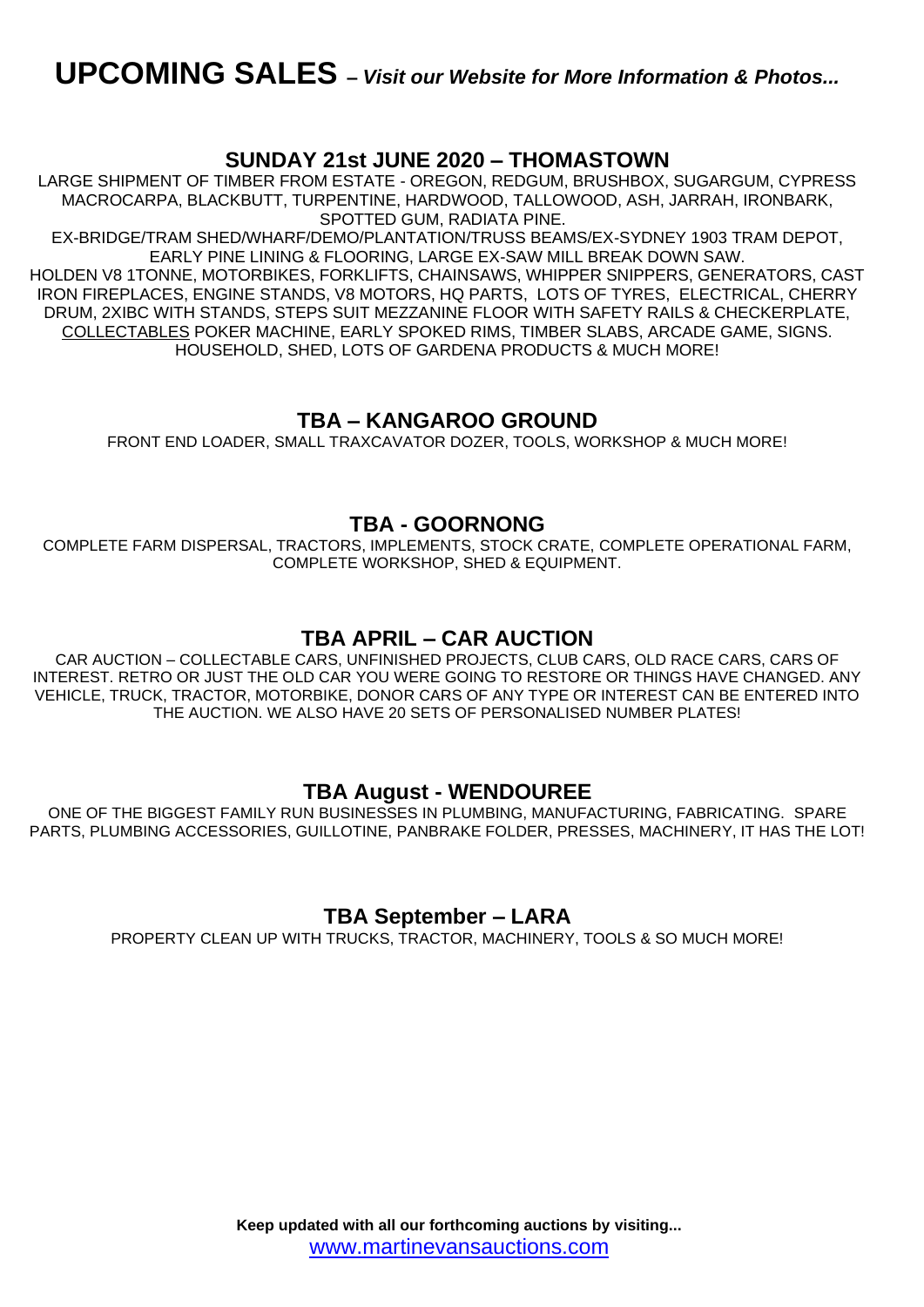# **Catalogue**

# **Online Clearing Sale**

## **Sunday 14th June 2020**

**Collection: 105 Clarks Road, Whittlesea**

**Payment terms: Bank transfer or Credit Card**

| Lot            |                                                                   | Lot |                                                                                        |
|----------------|-------------------------------------------------------------------|-----|----------------------------------------------------------------------------------------|
| $\mathbf{1}$   | STOCK CRATE APPROX. 2.4 X 4M WITH SLIDING                         | 25  | <b>FORKLIFT JIB</b>                                                                    |
| 2              | <b>REAR DOORS</b><br>QTY OF WEB SKILLION TRUSSES APPROX. 6M       | 26  | <b>ONSITE LOCKABLE WORK TOOLBOX ON CASTORS</b><br>AND FORKLIFT POCKETS                 |
|                | <b>LONG</b>                                                       | 27  | PANEL SECURITY FENCE FEET X 24 AS A LOT (ON                                            |
| 3              | <b>ALUM STEP LADDER</b>                                           |     | PALLET)                                                                                |
| 4              | FIBRE GLASS AND ALUM 30FT EXTENSION                               | 28  | 17 X VENTED EAVE SHEETS                                                                |
|                | <b>LADDER</b>                                                     | 29  | HILUX BUMPER, REAR STEP, GUARDS AND                                                    |
| 5              | <b>FACIA HANGOFFS FOR BUILDER</b>                                 |     | <b>MIRRORS</b>                                                                         |
| 6              | QTY OF GRATING AND WHITE PIPE                                     | 30  | 3 X BAYS OF SHELVING AS A LOT                                                          |
| $\overline{7}$ | QTY OF SPEED BRACING OR ANGLE AND STEEL<br><b>ROOFING</b>         | 31  | BOAT/JETSKI/MOTORBIKE TRAILER. ALL GAL.<br>DRIVE ON/OFF. LED LIGHTS. SUIT NEW BUYER.   |
| 8              | <b>MOTORBIKE RAMP</b>                                             |     | NO REG. NO RWC. AS IS WHERE IS.                                                        |
| 9              | QTY OF HARDWOOD PLANKS, MERBAU AND                                | 32  | SAFETY EXPRESS YELLOW PARKING BOLLARD                                                  |
|                | SOME TREATED PINE AS A LOT                                        | 33  | <b>GAL COVERS AND RHS BOLLARD</b>                                                      |
| 10             | <b>TRUSS BEAM 420X330X90</b>                                      | 34  | SET OF TRITON MITSUBISHI RIMS                                                          |
| 11             | 4 X H-BEAM H25 4 4M LONG 300X220X90                               | 35  | PAIR OF CAR RAMPS                                                                      |
| 12             | 11 X H-BEAM 240X170X70                                            | 36  | SHOVEL, SQUEEGEE, PLASTIC CARPENTERS                                                   |
| 13             | QTY OF TOP HAT SECTION LONG LENGTHS                               |     | HORSES AND STACKABLE CHAIRS AS A LOT                                                   |
| 14             | MITRE SAW BENCH GUIDE                                             | 37  | S/STEEL HAND RAILS AND BATHROOM SEATS                                                  |
| 15             | LARGE QTY OF ASSORT OREGON, TREATED PINE,                         | 38  | RUBBER SPEED HUMPS OR PARKING BOLLARDS                                                 |
|                | PINE, CEDAR AND OTHER ASSORT USEABLE<br>PLANKS, GOOD LENGTHS      | 39  | 2.4M OUTSIDE BLIND/AWNING AND 1.5M<br><b>BLIND/AWNING</b>                              |
| 16             | 5 X PANELS OF GAL MESH AND POSTS AS A LOT                         | 40  | QTY OF BLINDS AND AWNINGS APPROX. 2.4M                                                 |
| 17             | TREATED PINE POLES (5-6") APPROX. 7 AS A LOT                      |     | <b>LONG</b>                                                                            |
| 18             | QTY OF ASSORT GAL PIPE. GOOD QUANTITY.                            | 41  | ALUM DOOR JAM AND WINDOW                                                               |
| 19             | QTY OF ASSORT SECURITY DOORS, WARDROBE<br><b>SLIDERS AS A LOT</b> | 42  | 2 X BAYS OF HEAVY DUTY SHELVING AND<br>TONGUE & GROOVE SHELVING TIMBERS AS A LOT       |
| 20             | PALLET OF CEMENT SHEETING AND OTHER FIBRO                         | 43  | 25 X FENCE PANELS 2.4M X 2M AS A LOT                                                   |
|                | SHEETS APPROX. 16 AS A LOT                                        | 44  | 19 X FENCE PANELS 2.4M X 2M AS A LOT                                                   |
| 21             | <b>1M CUBE GAL BOX WITH LID ON PALLET</b>                         | 45  | PALLET OF ASSORT GAL ROOFING IRON AND                                                  |
| 22             | 12 X MESH SECURITY PANELS AS A LOT                                |     | OTHERS APPROX. 50+ SHEETS VARIOUS LENGTHS                                              |
| 23             | 10 X SHEETS OF PATIO OR OUTSIDE COMPRESSED<br>FLOORING AS A LOT   | 46  | 6 X RED MOBILE STEEL TROLLEYS, SUIT DISPLAY.<br>FOR CONSTRUCTION SITES OR FRANCHISING. |
| 24             | 50 X WEATHER TECH CLADDING                                        | 47  | 13 X SHEETS OF PATIO OR OUTSIDE COMPRESSED<br>FLOORING AS A LOT                        |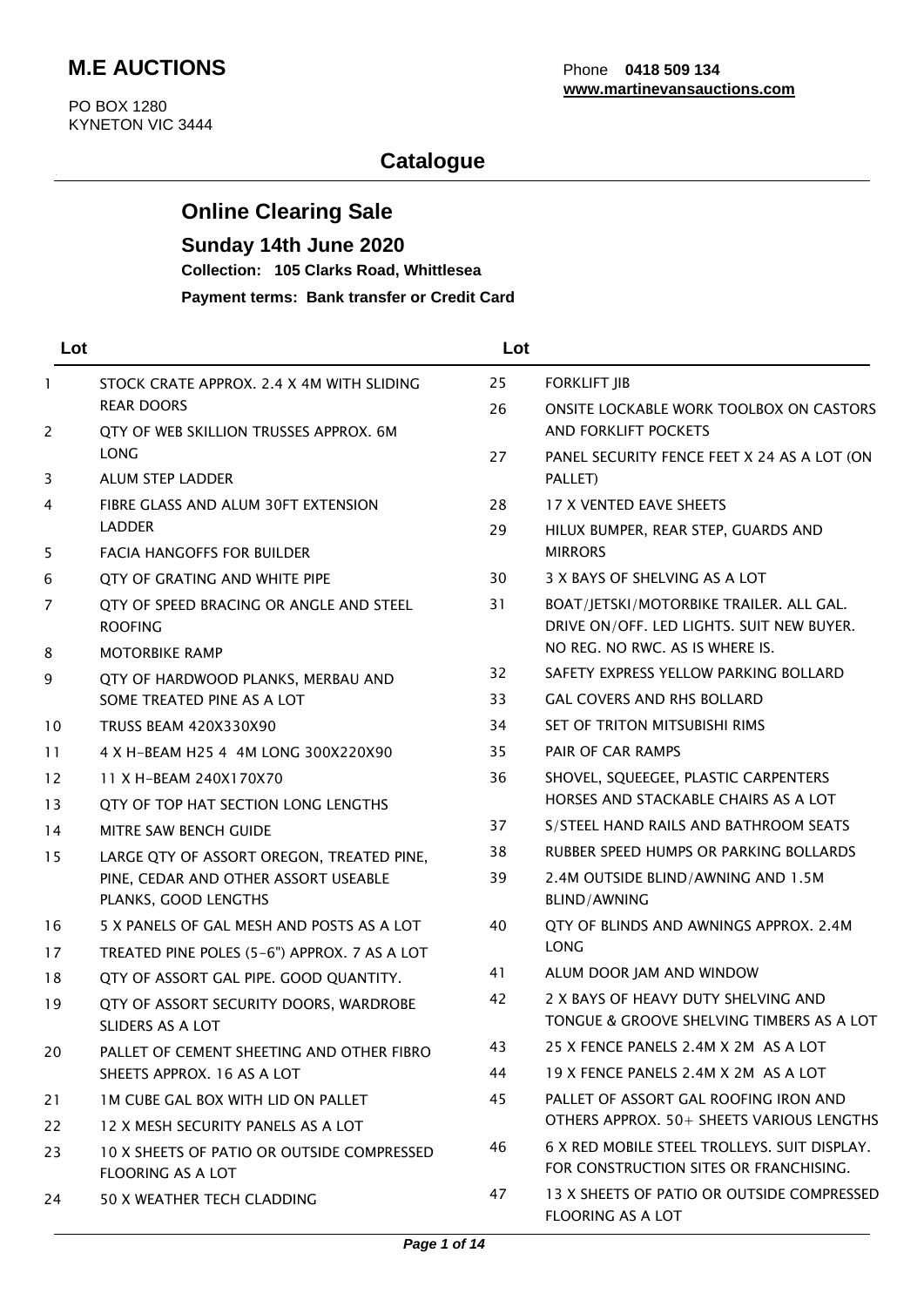| Lot |                                                                                        | Lot |                                                                                  |
|-----|----------------------------------------------------------------------------------------|-----|----------------------------------------------------------------------------------|
| 48  | 15 X COLOURBOND SHEETS APPROX. 1M X 2.4M                                               | 77  | QTY OF PLASTIC CHAIRS APPROX. 45 GREEN &                                         |
| 49  | QTY OF VERY HEAVY STEEL GRATING, VARIOUS                                               |     | <b>WHITE</b>                                                                     |
|     | LENGTHS AND SIZES AS A LOT                                                             | 78  | PARKER BATH MULTI CLEAN ARJO HYDRO BATH                                          |
| 50  | PALLET OF GAL ROOFING IRON IN VARIOUS                                                  | 79  | 17 X LIFETIME COMMERCIAL OR PICNIC TABLES                                        |
|     | LENGTHS. LARGE AMOUNT OF SHEETING.                                                     | 80  | ELECTRICAL SWITCHBOARD GAL BOX                                                   |
| 51  | 13 X WATERPROOF FLOORING CEMENT SHEETS                                                 | 81  | SWING ROAD SIDE SIGN AND WITCHES HATS                                            |
| 52  | ONSITE OFFICE 6M LONG X 3M. KITCHENETTE.                                               | 82  | 16 X CONCRETE PAVERS 500X1M AS A LOT                                             |
|     | AIR CON. 2 WINDOWS, DOOR. HAS POWER. IN<br><b>EXCELLENT LOCKUP ORDER</b>               | 83  | SMALL 3 WHEEL MULTI TUG. IDEAL TO MOVE<br><b>CARAVAN OR TRAILER.</b>             |
| 53  | PORTABLE TOILET. LATE MODEL INTERIOR WITH<br><b>BASIN AND IMPERVIOUS SURFACES.</b>     | 84  | PUMP. MODEL NO. PPP550                                                           |
| 54  | PORTABLE TOILET. LATE MODEL INTERIOR WITH                                              | 85  | <b>BATHROOM COMMERCIAL SEATS</b>                                                 |
|     | <b>BASIN AND IMPERVIOUS SURFACES.</b>                                                  | 86  | 140 X SOLID RED BRICKS AS A LOT                                                  |
| 55  | 4 X PANELS, FARM GATE AND STAR PICKETS                                                 | 87  | BESSER BLOCKS X 100 AS A LOT                                                     |
| 56  | 3 X LARGE PLANKS. IDEAL BUILDERS PLANKS                                                | 88  | BESSER BLOCKS X 90 AS A LOT                                                      |
| 57  | <b>BUILDERS WHEELBARROW</b>                                                            | 89  | QTY OF CONCRETE FEET TO SUIT PANEL FENCING<br>OR BOLLARDS                        |
| 58  | QTY OF ASSORT GATES, VARIOUS SIZES (X4)                                                | 90  | LIFETIME TRESTLE COMMERCIAL PICNIC TABLE                                         |
| 59  | SMALL TRAILER CRATE (MADE OUT OF MESH).<br><b>AND REAR GATE</b>                        | 91  | 50 X BESSER BLOCKS AS A LOT                                                      |
| 60  | 15 x ROUND BALES OF LAST SEASON HAY, WILL                                              | 92  | 2 X MUFFLERS AND EXTRACTORS AS A LOT                                             |
|     | BE SOLD PER BALE. GOOD HAY AS YOU CAN SEE                                              | 93  | POLISHED BAR, TOW BAR TONGUE AND GRILL                                           |
|     | THE GROWTH ALREADY IN THE PADDOCK.                                                     | 94  | SINK, SNOW CHAINS, GREASE GUN, PLATE GRABS                                       |
| 61  | 15 x ROUND BALES OF LAST SEASON HAY, WILL                                              | 95  | QTY OF I-BEAM AND OTHER HEAVY ANGLE                                              |
|     | BE SOLD PER BALE. GOOD HAY AS YOU CAN SEE                                              |     | OFFCUTS AND SHORT STEEL BOLLARD                                                  |
|     | THE GROWTH ALREADY IN THE PADDOCK. (                                                   | 96  | DISCS, WEIGHTS ETC. AS A LOT                                                     |
| 62  | 15 x ROUND BALES OF LAST SEASON HAY. WILL<br>BE SOLD PER BALE. GOOD HAY AS YOU CAN SEE | 97  | SMALL HAND TROLLEY                                                               |
|     | THE GROWTH ALREADY IN THE PADDOCK.                                                     | 98  | STENORIZER PATCH MOLLER                                                          |
| 63  | 2 X SLIDING DOOR STEEL CUPBOARD                                                        | 99  | <b>LIFTING SPREADER BAR</b>                                                      |
| 64  | PALLET OF CEMENT SHEETING, SECURITY DOORS,<br>SHELVING ENDS AND ARMS AS A LOT          | 100 | BLACK TOOLBOX AND TUBS OF ASSORT S/STEEL<br><b>FITTINGS</b>                      |
| 65  | ALUM STEEL SECURITY DOOR                                                               | 101 | 2 X PTO KNUCKLE SHAFTS                                                           |
| 66  | STEEL 3 SHELF STAND                                                                    | 102 | DEMAC SNATCH BLOCK                                                               |
| 67  | S/STEEL STAIR CASE BANNISTER APPROX. 3.5<br>LONG X 4 PIECES                            | 103 | 2 X CRATES OF ASSORT ALCOHOL BOTTLES<br>(SOME WITH CONTENTS) SUIT DISPLAY IN BAR |
| 68  | <b>EXPANDABLE BOLLARDS</b>                                                             | 104 | SET OF F150 HUB CAPS                                                             |
| 69  | BREMNER GLASS EQUIPMENT BENCH. IN                                                      | 105 | LASER PLANE LEVEL SYSTEM AND TRIPOD.<br>UNTESTED.                                |
| 70  | WORKING ORDER.<br>120 X CONCRETE BRICKS (BESSER BLOCKS)                                | 106 | SPEED DECK CLIPLOCK BRACKETS                                                     |
| 71  | 50 X CONCRETE BRICKS (BESSER BLOCKS)                                                   | 107 | 3 X GAS BOTTLES                                                                  |
| 72  | 9 X CATERERS OR PICNIC TABLES                                                          | 108 | <b>HIGH RATE SAND FILTER</b>                                                     |
| 73  | <b>COOLROOM PANELS WITH DOORS</b>                                                      | 109 | VERY EARLY CAST IRON END MANGLE TYPE                                             |
| 74  | 45 X LEAD HANGERS AS A LOT                                                             |     | <b>COMMERCIAL WRINGER</b>                                                        |
| 75  | STEEL STACKABLE COLLAPSIBLE STILLAGE<br>1MX1MX1M                                       | 110 | 23 X CONCRETE CAR PARK BAY DIVIDING<br><b>BOLLARDS</b>                           |
| 76  | FARM AGRICULTURAL BAR WITH COULTER WHEEL                                               | 111 | 7 X LARGE CONCRETE PAVERS APPROX. UP TO<br><b>1M SQM</b>                         |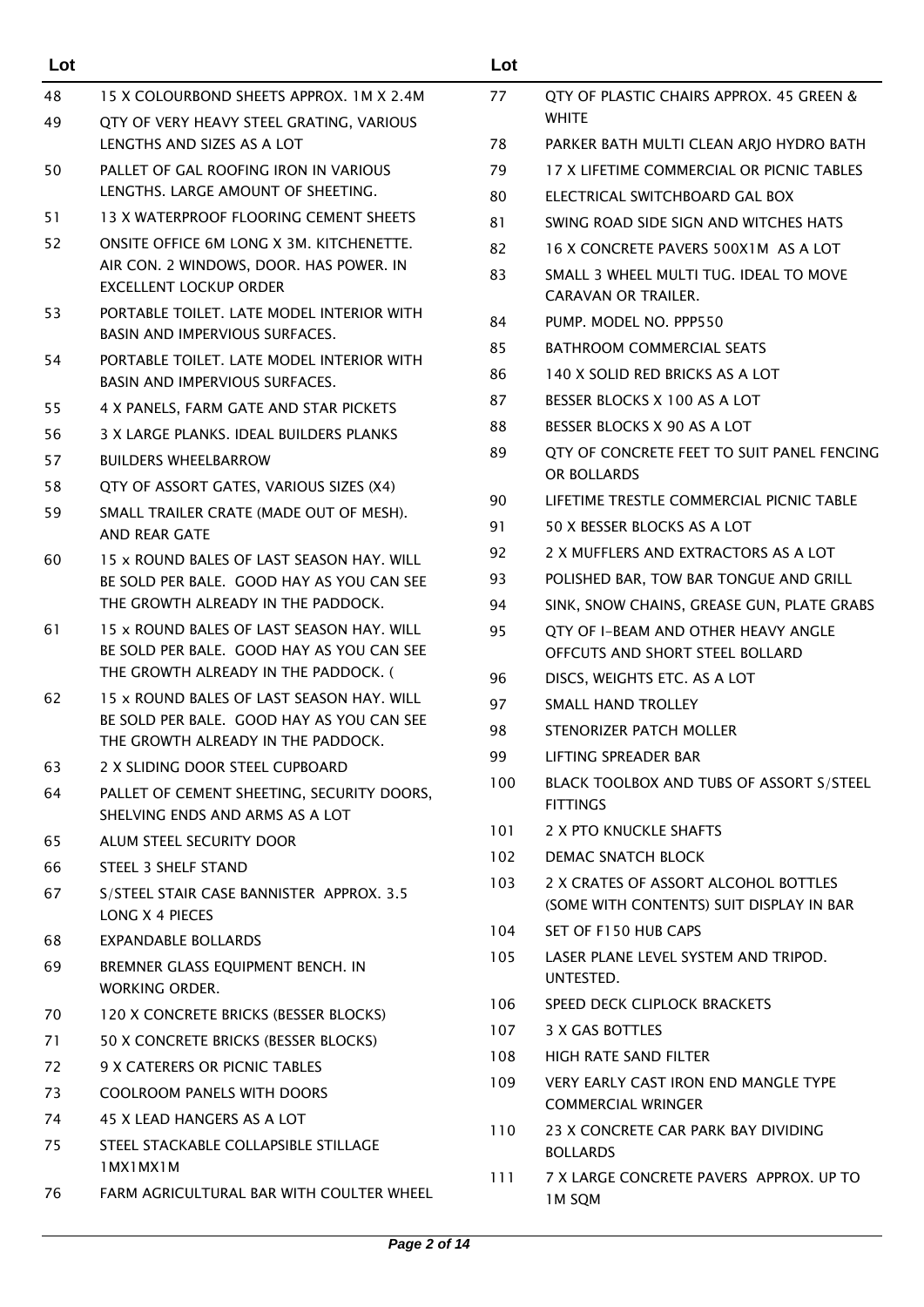| Lot |                                                                      | Lot        |                                                                           |
|-----|----------------------------------------------------------------------|------------|---------------------------------------------------------------------------|
| 112 | 10 X CONCRETE PAVERS 500X1M AS A LOT                                 | 148        | ELECTRIC ENAMEL TYPE GRILLER AND STOVE                                    |
| 113 | 2 X BAR FRIDGES                                                      | 149        | ELECTRIC COMPRESSOR                                                       |
| 114 | ELEC CEMENT MIXER                                                    | 150        | DOUBLE ENDED GRINDING AND POLISHING                                       |
| 115 | PALLET OF ASSORT EXIT LIGHTS ETC. AS A LOT                           |            | WHEEL ON PEDESTAL                                                         |
| 116 | <b>OFFICE AIR CONDITIONER</b>                                        | 151        | ALUM FRAMED WINDOW                                                        |
| 117 | BESSER BLOCKS X 80 AS A LOT                                          | 152        | FANMASTER PEDESTAL FAN                                                    |
| 118 | <b>TRACTOR 3PT LINKAGE JIB</b>                                       | 153        | <b>FANMASTER PEDESTAL FAN</b>                                             |
| 119 | ARJO MAXI SKY 600 DISABLED EQUIPMENT                                 | 154        | FANMASTER PEDESTAL FAN                                                    |
| 120 | 7 X SHEETS OF FORM PLY AS A LOT                                      | 155        | DOUBLE BOWL S/STEEL SINK AND FLICK MIXER                                  |
| 121 | 15 X ASSORT SHEETS OF PLY AND OTHER<br>BRACING AS A LOT              | 156        | BOAT WINCH, GARDEN TOOLS AND BROOMS<br><b>AND SUNDRIES</b>                |
| 122 | LARGE VERY EARLY MIRROR WITH BEVELLED                                | 157        | PLUMBERS BENCH, LEG AND PIECE OF PIPE                                     |
| 123 | EDGES IN NEED OF RESTORATION<br>PALLET OF ASSORT PAINTS, GLUES, SHED | 158        | 2 X ALUM TIMBER REVEALED BATHROOM<br><b>FROSTED GLASS</b>                 |
|     | SUNDRIES ETC.                                                        | 159        | <b>3 DRAWER FILING CABINET</b>                                            |
| 124 | 200 X BESSER BRICKS AS A LOT                                         | 160        | <b>CANE DRESSER</b>                                                       |
| 125 | PALLET OF 27 X FOLD UP CHAIRS AS A LOT                               | 161        | TIMBER CARVED PARK BENCH SEAT WITH SHEEP                                  |
| 126 | BREMNER GLASS DRILL WITH DIAMOND CUTTERS,                            |            | <b>TIMBER ENDS</b>                                                        |
|     | GRINDERS ETC. (WAS VERY EXPENSIVE NEW)                               | 162        | <b>COMPRESSOR</b>                                                         |
| 127 | PRESSURE POT AND BOILER AND HOSES                                    | 163        | <b>GAS COOKTOP</b>                                                        |
| 128 | BIKE RACK, TOP HAT AND DECKING AS A LOT                              | 164        | FG FORD UTE TUB AND ARB CANOPY. LOCKABLE.                                 |
| 129 | 2005 F250 TOW BAR, BRAND NEW-NEVER BEEN                              | 165        | 4WHEEL MOTORBIKE, CONDITION UNKNOWN.                                      |
| 130 | <b>INSTALLED</b><br><b>A-FRAME SIGN</b>                              | 166        | 825 20 TRUCK TYRE AND WHEEL, AND LARGE<br>PLASTIC DRUMS OF WATER. ASA LOT |
| 131 | QTY OF ASSORT BAR CHAIRS AND DIY SKY LIGHT                           | 167        | NISSAN PATROL SIDE WINDOW                                                 |
| 132 | QTY OF JOCKEY WHEELS, OTHER BRACKETS,<br>JACKS ETC. AS A LOT         | 168        | QTY OF WITCHES HATS, BOLLARD AND FLURO<br><b>MESH</b>                     |
| 133 | ALUM FRAMED WINDOW                                                   | 169        | QTY OF SLOTTED PIPE, FRAME, PLASTIC DUCTING                               |
| 134 | DUCTING AND TRAY GUARD AS A LOT                                      |            | AND WIRE AS A LOT                                                         |
| 135 | <b>100 X BEIGE PAVERS</b>                                            | 170        | 4 BURNER BBQ                                                              |
| 136 | <b>CONCRETE PIT</b>                                                  | 171        | 4 X PART ROLLS OF VINYL FLOOR COVERINGS                                   |
| 137 | 100 X PAVERS                                                         | 172        | IRON GATE AND FRAME AS A LOT                                              |
| 138 | 90 X BESSER BLOCKS                                                   | 173        | QTY OF FIRE SCREEN AS A LOT                                               |
| 139 | 4 X ELEC MOTORS AND OTHER PULLEYS AND                                | 174        | OTY OF BRACKETS AND HANGERS AS A LOT                                      |
|     | <b>COMPONENTRY AS A LOT</b>                                          | 175        | EXCAVATOR HITCH                                                           |
| 140 | PLASTIC CABLING, FRAME OR GUTTERING                                  | 176        | ASSORT LIGHT FITTINGS, FANS AS A LOT                                      |
| 141 | QTY OF LEAF SPRINGS, TAIL SHAFT ETC.                                 | 177        | <b>BIRKO KITCHEN URN</b>                                                  |
| 142 | APPROX. HALF PART CABLE ROLL OF 3 CORE                               | 178        | <b>GARDEN TROLLEY SEEDER</b>                                              |
|     | <b>ELECTRIC CABLE</b>                                                | 179        | 5 X TUBS OF ASSORT NUTS, BOLTS, SPANNERS                                  |
| 143 | QTY OF CABLE AND BOXES AND FITTINGS                                  | 180        | <b>GAS TANK AND GUARD</b>                                                 |
| 144 | LARGE SPRINGS, TRAMPOLINE MAT, HOSE AND<br><b>VACUUM CLEANER</b>     | 181<br>182 | QTY OF WHITEBOARDS AND REFLECTIVE SIGN<br>ALUM UTE SIDE                   |
| 145 | 140 X BESSER BLOCK CORNER PIECES (2 PALLETS)                         | 183        | PLUMBERS CHAIN VICES X 6 AS A LOT                                         |
| 146 | 100 X PAVERS                                                         | 184        | 200 X SOLID RED BRICKS                                                    |
| 147 | QTY OF CRAZY PAVING                                                  | 185        | 40 X BESSER BRICKS                                                        |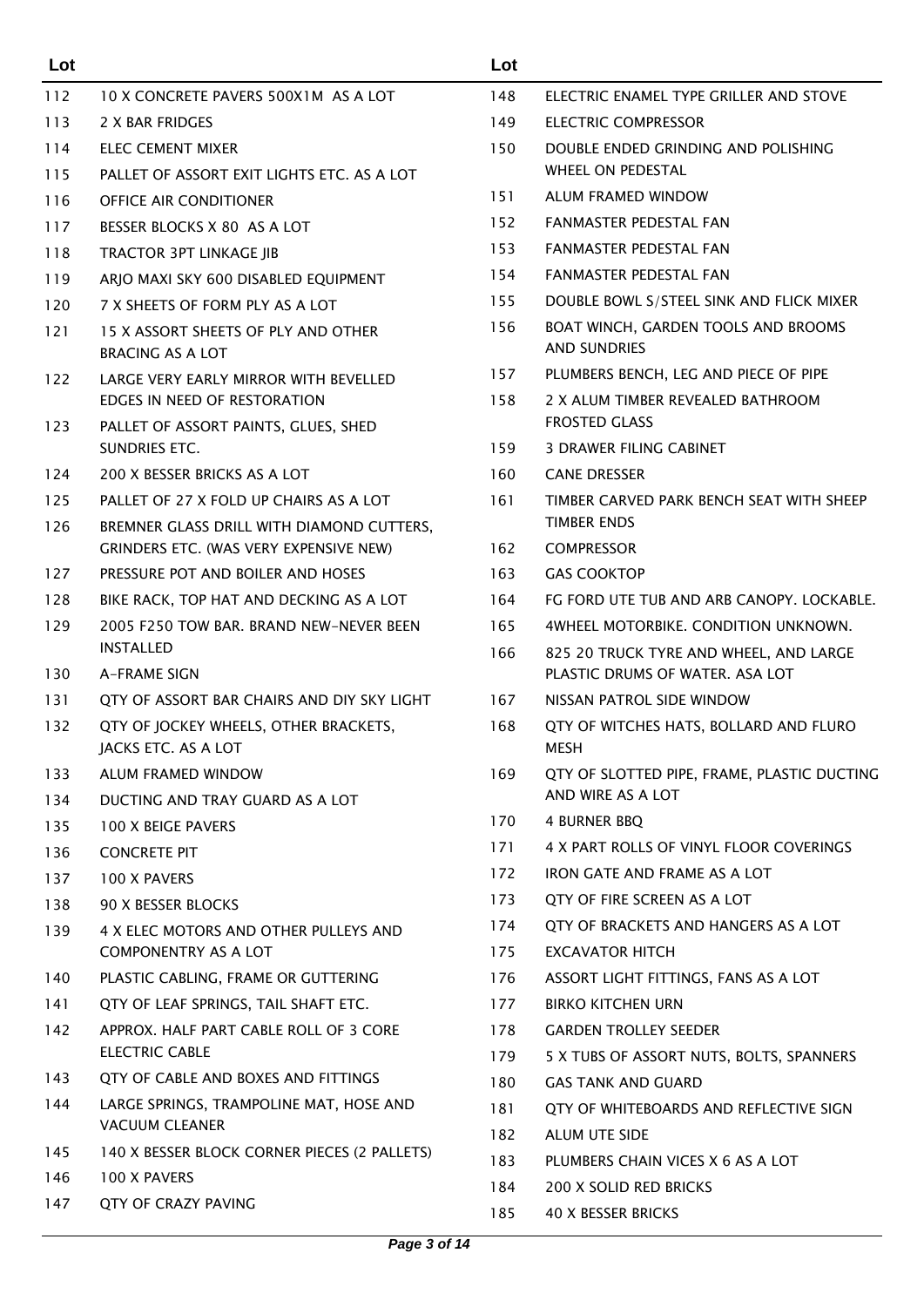| Lot        |                                                                          | Lot |                                                                                   |
|------------|--------------------------------------------------------------------------|-----|-----------------------------------------------------------------------------------|
| 186        | 150 X SOLID RED STAMPED SOUTH YARRA                                      | 217 | QTY OF I-BEAM AND OTHER STANDS ETC                                                |
|            | <b>BRICKS</b>                                                            | 218 | 2 X PART PALLETS OF CRAZY STONE                                                   |
| 187        | 24 X FEET TO SUIT PANEL FENCING                                          | 219 | LARGE QTY OF CRAZY STONE                                                          |
| 188        | 2 X TUBS OF ASSORT CHAIN, BRACKETS ETC                                   | 220 | 100 X PAVERS                                                                      |
| 189        | <b>SET OF GRABS</b>                                                      | 221 | 100 X PAVERS                                                                      |
| 190        | QTY OF ASSORT JACK HAMMER CHISELS AND<br><b>SPADES</b>                   | 222 | XT UTE BODY SHELL, ROLLING SHELL, SUIT<br>DONOR OR RESTORATION. AS IS WHERE IS.   |
| 191        | PICKS, SPADES, HOES AND SOME LIGHT FITTINGS                              | 223 | 70 X BESSER BLOCKS                                                                |
|            | ETC. AS A LOT                                                            | 224 | 45 X BESSER BLOCKS                                                                |
| 192        | QTY OF BRACKETS, SIGNS, BARS, ANGLE                                      | 225 | 70 X BESSER BLOCKS                                                                |
| 193        | <b>BLACK &amp; DECKER STRIPPER</b>                                       | 226 | 120 X BESSER BLOCKS                                                               |
| 194        | QTY OF PHONE WIRE, BRACKETS, WIRE AND 2 X<br>FIRE EXTINGUISHERS          | 227 | 250CC FUTURE ELSTAR 4WHEEL MOTORBIKE.<br>WAS A RUNNER NOW HAS FLAT BATTERY. AS IS |
| 195        | 4 X FIRE EXTINGUISHERS                                                   |     | WHERE IS.                                                                         |
| 196        | DOUBLE BOWL SINK AND S/STEEL HAND RAIL                                   | 228 | PALLET OF ASSORT ROLLED GUARD RAIL                                                |
| 197        | THERMOJET PUMP WITH LARGE GATE VALVES,                                   |     | <b>UPRIGHT AS A LOT</b>                                                           |
|            | WATER METER ETC. AS A LOT                                                | 229 | 1000L DOMESTIC WATER TANK BLACK                                                   |
| 198        | QTY OF GRATES AND ELECTRICAL SWITCHES                                    | 230 | 1000L DOMESTIC WATER TANK BLACK                                                   |
| 199        | DRUM AND 2 X BOXES OF ASSORT SHED<br>SUNDRIES, FILTERS, SPRINGS AS A LOT | 231 | <b>GLASS PANEL TRUCK FRAME</b>                                                    |
| 200        | QTY OF SHELVING AS A LOT                                                 | 232 | QTY OF ASSORT WIRE AND CAR TOW BAR                                                |
| 201        | QTY OF C-SECTION CHANNEL, FLURO LIGHTS                                   | 233 | 6 X A-FRAME TRUSSES HIGH PITCH APPROX. 3M                                         |
| 202        | QTY OF SHED SUNDRIES, NUTS, BOLTS, VANITIES,                             | 234 | <b>CONCRETE PIT</b>                                                               |
|            | SWITCH COMPONENTRY AS A LOT                                              | 235 | THICK STEEL PLATE                                                                 |
| 203        | LARGE PALLET OF LARGE GAL NUTS, BOLTS AND                                | 236 | <b>3PT LINKAGE RIPPER</b>                                                         |
|            | <b>WASHERS</b>                                                           | 237 | <b>SAND FILTER</b>                                                                |
| 204        | QTY OF ASSORT PAVERS AND BRICKS APPROX.                                  | 238 | <b>SAND FILTER</b>                                                                |
|            | 200 AS A LOT                                                             | 239 | <b>SAND FILTER</b>                                                                |
| 205        | QTY OF 300 X ASSORT SIL OR PAVING BRICKS                                 | 240 | <b>SAND FILTER</b>                                                                |
| 206        | PALLET OF CONCRETE PAVERS AND BRICK PILLAR                               | 241 | ALUM SHUGG WINDOW AND OTHERS AS A LOT                                             |
|            | DOMES AS A LOT (11 PIECES)                                               | 242 | <b>ALUM WINDOW</b>                                                                |
| 207        | QTY OF ASSORT SHADE CLOTH, SYNTHETIC TURF                                | 243 | <b>CHECKERPLATE SPEED HUMPS</b>                                                   |
| 208        | AND LIGHT<br>GAL BIN OF CONCRETE BAR CHAIRS, AND PUMP                    | 244 | QTY OF S/STEEL AND PORCELAIN AND PLASTIC<br>TUBS AS A LOT                         |
| 209        | AND FITTINGS AS A LOT<br>VICTA WHIPPER SNIPPER EDGER AND WILCO           | 245 | QTY OF ANGLE BRACKETS AND STEEL BRACKETS<br>ON WHEELS AS A LOT                    |
|            | ON/OFF ELEC SWITCH                                                       | 246 | TUB OF ASSORT FENCE BRACKETS                                                      |
| 210        | PART ROLL OF BLACK POLY                                                  | 247 | 8 X VARIOUS LENGTHS OF GUARD RAIL AS A LOT                                        |
| 211        | 3 X CARPENTERS HORSES                                                    | 248 | QTY OF TIMBER AND STEEL BOX                                                       |
| 212        | QTY OF ORANGE STACKABLE CHAIRS AND BOX<br>OF SPACERS FOR CLADDING        | 249 | 3 X 4 DRAWERS FILING CABINETS                                                     |
| 213        | 4 X RANGER MAG WHEELS                                                    | 250 | LUX ENAMEL STOVE                                                                  |
|            |                                                                          | 251 | <b>METTERS KFP ENAMEL STOVE</b>                                                   |
| 214<br>215 | <b>WC SUITE</b><br>CERAMIC BASINS AND 1 X PEDESTAL, FLICK                | 252 | QTY OF GUTTERING, GAL MESH, S/STEEL SINK<br><b>AND FRAME</b>                      |
| 216        | MIXER AND TAPS AS A LOT<br><b>BUILDERS WHEELBARROW</b>                   | 253 | 10 X GUARD RAIL UPRIGHTS                                                          |
|            |                                                                          |     |                                                                                   |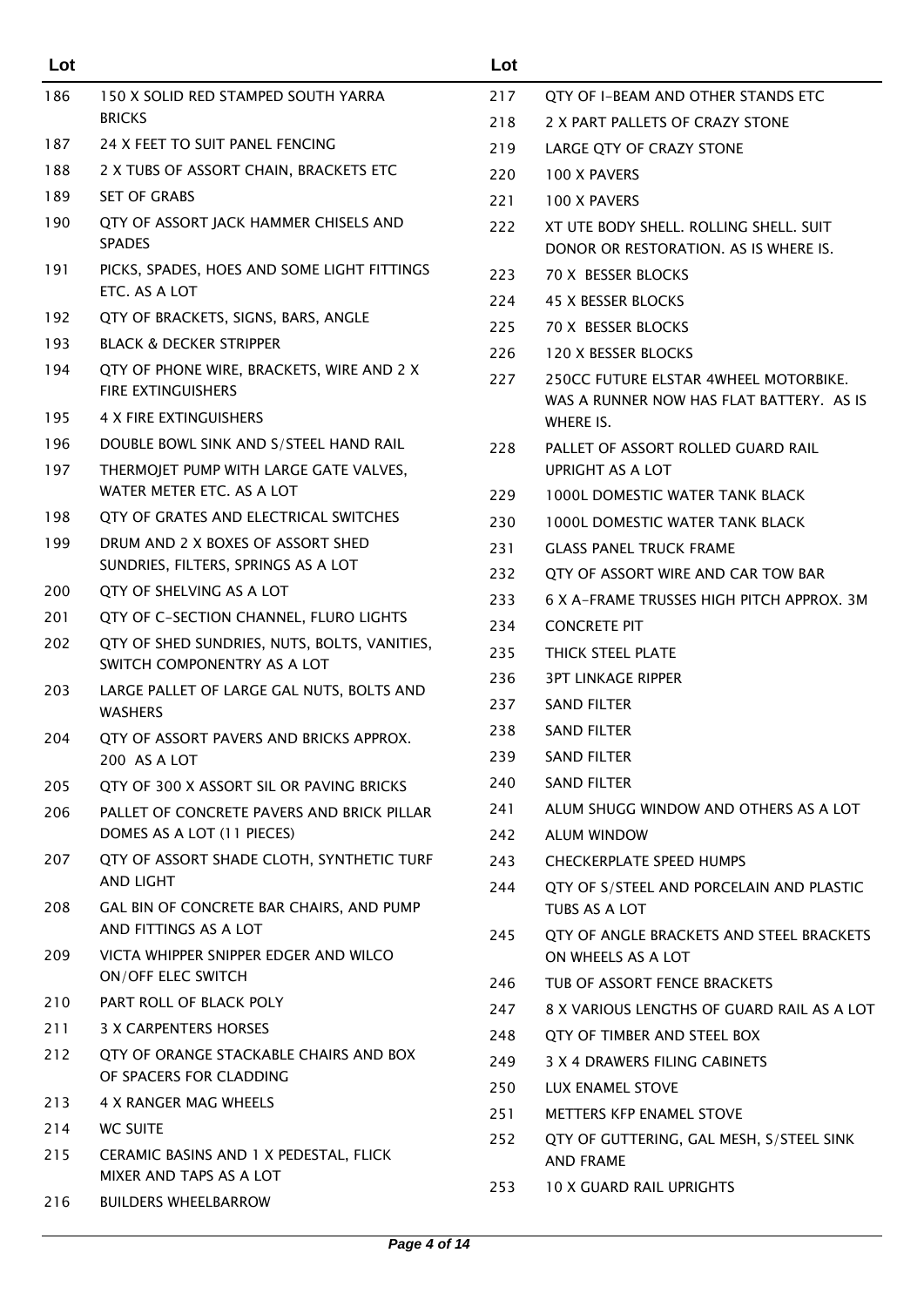| Lot        |                                                                                                                          | Lot |                                                                                                                     |
|------------|--------------------------------------------------------------------------------------------------------------------------|-----|---------------------------------------------------------------------------------------------------------------------|
| 254        | 100 X UPRIGHT TO COMPLETE A SAFETY                                                                                       | 284 | STEEL FRAME ADJUSTABLE STAND                                                                                        |
|            | <b>BALUSTRADE FENCE</b>                                                                                                  | 285 | TROLLEY, PICKS, S/STEEL RAILING, VENTS ETC.                                                                         |
| 255        | 2 X ALUM EXT LADDER                                                                                                      | 286 | <b>CONSTRUCTION POWER BOX</b>                                                                                       |
| 256        | <b>GOLF CART WITH GOOD BATTERIES, BENCH SEAT</b>                                                                         | 287 | <b>WHITE SINGLE BED</b>                                                                                             |
| 257        | AND LARGE TRAY. HAS HAD \$2-3K<br>MODIFICATIONS AND IS IN EXCELLENT ORDER.<br>PALLET OF ASSORT BRICKS, PAVERS AND BESSER | 288 | DRYER, VAC DRYER, TOILET CISTERN, LIGHTS,<br>BAG OF STANDOFFS AND LARGE BAG OF<br>ASSORT PLUMBING FITTINGS AS A LOT |
|            | <b>BLOCKS</b>                                                                                                            | 289 | SLEEPERS, TURN POSTS AND LIGHT STAND                                                                                |
| 258        | QTY OF ASSORT ALUM SECURITY DOORS AND<br><b>SCREENS</b>                                                                  | 290 | 10 X ROLLS OF CYCLONE FENCING WIRE 6FT<br><b>HEIGHT</b>                                                             |
| 259        | <b>CONCRETE SEPTIC TANK</b>                                                                                              | 291 | QTY OF TREATED PINE, OREGON AND                                                                                     |
| 260        | 4 X PANELS OF GAL PANELLING                                                                                              |     | HARDWOOD PLANKS/TIMBER AS A LOT                                                                                     |
| 261        | QTY OF BRIDGE WHARF OREGON TIMBER BEAM                                                                                   | 292 | 4 X WEBBED TRUSSES APPROX, 4M AS A LOT                                                                              |
|            | LENGTHS BETWEEN 1.5 AND 8M AS A LOT                                                                                      | 293 | 2.5M APPROX. BACK HOE BUCKET                                                                                        |
| 262        | DOUBLE BOWL LAUNDRY TROUGH AND S/STEEL<br><b>BENCH TOP</b>                                                               | 294 | 2005 F50 ALUM DIAMOND CHECKERPLATE STEPS                                                                            |
| 263        | 9 X SHEETS OF ASSORT COLORBOND APPROX 6M                                                                                 | 295 | <b>300 EXCAVATOR BUCKET</b>                                                                                         |
|            | LONG                                                                                                                     | 296 | <b>450 EXCAVATOR BUCKET</b>                                                                                         |
| 264        | QTY OF APPROX. 150 LINEAL METRES OF TIMBER                                                                               | 297 | 350 EXCAVATOR BUCKET HAS NO TEETH                                                                                   |
|            | <b>FLOORING</b>                                                                                                          | 298 | <b>1200 EXCAVATOR BUCKET</b>                                                                                        |
| 265        | <b>6FT LADDER</b>                                                                                                        | 299 | DESK FRAME AND 2 X TRESTLE STANDS                                                                                   |
| 266        | <b>8FT LADDER</b>                                                                                                        | 300 | <b>LARGE SASH CLAMP</b>                                                                                             |
| 267        | <b>SCAFFOLD LADDER ALUM</b>                                                                                              | 301 | PETROL DRIVEN ELEC START HAMMER DRIVER                                                                              |
| 268        | 20 X ASSORT ACRO PROPS IN DIFFERENT<br><b>LENGTHS</b>                                                                    |     | WITH ATTACHMENTS FOR JACK HAMMER.<br><b>CONDITION UNKNOWN.</b>                                                      |
| 269        | <b>60 X UPRIGHT TO COMPLETE A SAFETY</b>                                                                                 | 302 | EXCAVATOR ATLAS COPCO EC70 ROCK BREAKER                                                                             |
|            | <b>BALUSTRADE FENCE</b>                                                                                                  | 303 | PARKER BATH MULTI CLEAN ARJO HYDRO BATH                                                                             |
| 270<br>271 | <b>BOBCAT B850 ROCK BREAKER ATTACHMENT</b><br>COLORADO REAR TUB WITH CHROME ROLL BARS,                                   | 304 | 5 BURNER ESPERANCE BBQ AND HOOD WITH<br>EXTRA AUTO IGNITION SIDE PLATE                                              |
|            | BUMPER BAR, SILVER IN COLOUR. BRAND NEW.                                                                                 | 305 | <b>FIRE PIT</b>                                                                                                     |
| 272        | QTY OF LONG LENGTHS OF I-BEAM, HEAVY WALL<br>C-SECTION, RAILWAY LINE, HEAVY STEEL                                        | 306 | GAS FIRED HYDROPONIC HEATER WITH MULTIPLE<br>PANELS AND GUARDS. WAS IN WORKING ORDER                                |
| 273        | PALLET OF ASSORT BESSER BLOCKS                                                                                           |     | WHEN DISASSEMBLED. (WORTH \$\$\$)                                                                                   |
| 274        | PETROL DRIVEN MARKON GENERATOR                                                                                           | 307 | LARGE QTY OF BOX GAL TUBE (WAS MEZZANINE                                                                            |
| 275        | SUBMERSIBLE ELEC PUMP                                                                                                    |     | AND SHED DIVIDER)                                                                                                   |
| 276        | QTY OF ASSORT OFF-ROAD AND OTHER WHEELS                                                                                  | 308 | LARGE ALUM GLASS DOME WINDOW PANELS                                                                                 |
|            | AND TYRES AS A LOT                                                                                                       | 309 | 2500KG PALLET TROLLEY AND 2 X UTE BARS                                                                              |
| 277        | LARGE FIRE RATED DOOR JAM                                                                                                | 310 | PALLET OF ASSORT FIRE BRICKS APPROX, 50                                                                             |
| 278        | AEROLYTE ALUM TRAVELLING CASES                                                                                           | 311 | 25 X ACRO PROPS VARIOUS LENGTHS                                                                                     |
| 279        | <b>FORD MAVERICK SIDE STEPS</b>                                                                                          | 312 | 16 X PANELS OF REFRIGERATION PANELLING<br>50MM 3M LONG AS A LOT                                                     |
| 280        | STOP SIGN, CONCRETERS SCREED, RAKES,<br>SHOVELS, SPADE AS A LOT                                                          | 313 | 15 X ACRO PROP LEGS AND SPREADER BARS                                                                               |
| 281        | CONCRETE SCREEDS, TROWELS, POST HOLE                                                                                     | 314 | SCAFFOLDING X 17 PIECES AS A LOT                                                                                    |
|            | SHOVEL ETC.                                                                                                              | 315 | CAST IRON BATH AND KIDS PLASTIC ROCKER SEE                                                                          |
| 282        | QTY OF PLASTIC HOSING, EXPANSION FOAM AND<br><b>OTHER SUNDRIES</b>                                                       | 316 | SAW<br><b>CONCRETE PIT</b>                                                                                          |
| 283        | QTY OF SPEED BRACING, CHAIRS, SIGNS, BOLTS                                                                               |     |                                                                                                                     |
|            |                                                                                                                          |     |                                                                                                                     |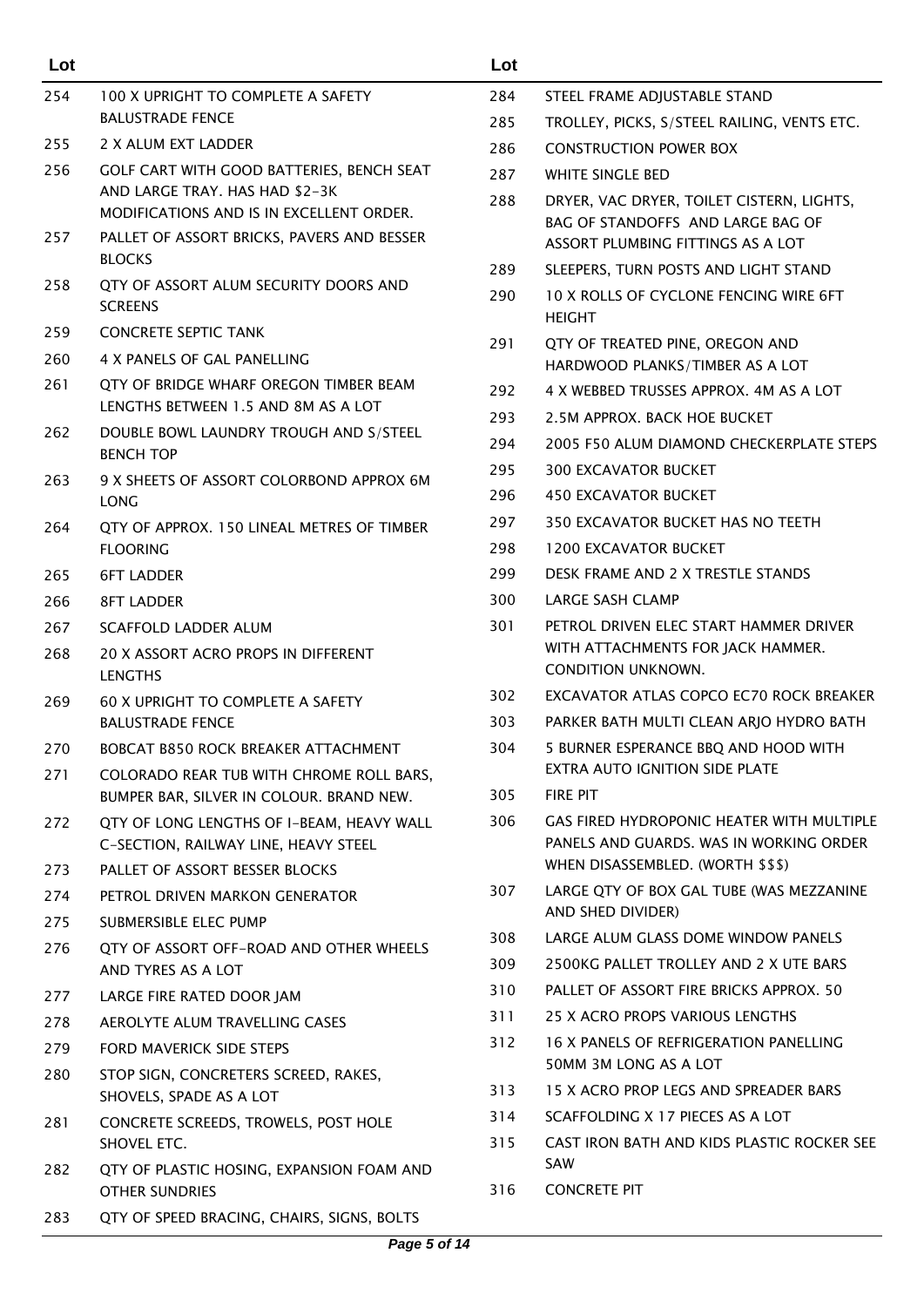| Lot        |                                                                           | Lot  |                                                                     |
|------------|---------------------------------------------------------------------------|------|---------------------------------------------------------------------|
| 317        | 100 X UPRIGHT TO COMPLETE A SAFETY                                        | 351  | 4 X LARGE SECURITY GATES                                            |
|            | <b>BALUSTRADE FENCE</b>                                                   | 352  | 3 X SECURITY PANEL GATES                                            |
| 318        | <b>ELEC CARPENTERS BENCH</b>                                              | 353  | QTY OF REO, SMALL GATE AND SHORT SECTION                            |
| 319        | ALUM LADDER WITH PLATFORM                                                 |      | OF I-BEAM AS A LOT                                                  |
| 320        | ALUM LADDER WITH PLATFORM                                                 | 354  | QTY OF FENCING PANEL AS A LOT                                       |
| 321        | ALUM LADDER WITH PLATFORM                                                 | 355  | 5 X LARGE SECURITY GATES                                            |
| 322        | TAARUP 6 DISC MOWER. WAS USED ON FARM                                     | 356  | 5 X PANELS                                                          |
|            | SOME TIME AGO. NOT USED SINCE PURCHASED<br>NEW ONE.                       | 357  | 4 X BRIDGE RAILS 5M LONG APPROX. OFF<br>MELBOURNE BRIDGE WALKWAY    |
| 323        | 11 X SHEETS OF 50MM COOLROOM PANELS AND                                   | 358  | 3 X LARGE SHED UPRIGHTS                                             |
|            | DOORS AS A LOT                                                            | 359  | 4 X BRIDGE RAILS 5M LONG APPROX. OFF                                |
| 324        | 5 X COOLROOM PANELS AND DOOR                                              |      | MELBOURNE BRIDGE WALKWAY                                            |
| 325<br>326 | QTY OF PINE AND TREATED PINE TIMBER STUDS<br><b>GLASS PANEL RACK</b>      | 360  | PALLET RACKING ARMS, GAL PIPE AND ANGLE<br><b>STEEL</b>             |
| 327        | <b>TRUCK GATES X 6</b>                                                    | 361  | QTY OF ASSORT UPRIGHTS, CHANNEL, POSTS,                             |
| 328        | 30 X ACRO PROPS VARIOUS LENGTHS                                           |      | <b>GAL PIPE AS A LOT</b>                                            |
| 329        | CRANE WITH UTE BACK PEDESTAL ON SWIVEL                                    | 362  | ALUM LADDER WITH PLATFORM                                           |
| 330        | QTY OF 6 X HEAVY STEEL CAPPED RAILING. 5M                                 | 363  | ALUM LADDER WITH PLATFORM                                           |
|            | <b>LONG</b>                                                               | 364  | TRIPOD, BROOMS, HOSES ETC.                                          |
| 331        | 3 X BRIDGE RAILS 5M LONG APPROX, OFF<br>MELBOURNE BRIDGE WALKWAY          | 365  | POST HOLE RAMMER, CHISELS AND PLASTIC<br>POSTS AS A LOT             |
| 332        | 4 X PINE POLES                                                            | 366  | S/STEEL RAILS, POST HOLE RAMMER, SCRAPPER                           |
| 333        | 3 X BRIDGE RAILS 5M LONG APPROX. OFF                                      |      | AND SHED SUNDRIES                                                   |
|            | MELBOURNE BRIDGE WALKWAY                                                  | 367  | ROCK SCREEN LARGE SPANNER POST HOLE                                 |
| 334        | THULE ATLANTIS 2000 ROOF CARRIER                                          |      | SHOVEL AND JACK HAMMER BAR AS A LOT                                 |
| 335        | <b>BIN LIFTER ELEC</b>                                                    | 368  | TUB OF SPANNERS, SET OF OARS AND QTY OF<br>HICKORY HANDLES AS A LOT |
| 336        | CLARK CONTAINER MAST FORKLIFT. DOES RUN.                                  | 369  | QTY OF PICKS ETC                                                    |
|            | NO GAS BOTTLE. ON PUMP UP TYRES. LIFTS<br>APPROX, 2 TONNE, MODEL NO. Y500 | 370  | QTY OF YARD BROOMS, SQUEEGEES, MOPS AND                             |
| 337        | TOP HAT SECTION APPROX. 100 PIECES 6M                                     |      | HAY FORKS AS A LOT                                                  |
|            | <b>LENGTHS</b>                                                            | 371  | 12 X ASSORT SHOVELS AS A LOT                                        |
| 338        | STAIRCASE HAND RAILS                                                      | 372  | <b>3PT LINKAGE CARRY ALL</b>                                        |
| 339        | <b>VERY HEAVY WALL PIPE</b>                                               | 373  | XMAS TREE STEEL RACK                                                |
| 340        | <b>FORKLIFT TYNES 1.5 LONG</b>                                            | 374  | SMALL PIPE OR PLATE RACK                                            |
| 341        | ELITE TRUCK BODY TOOLBOX. BRAND NEW-                                      | 375  | QTY OF ASSORT COLORBOND SHEETING                                    |
|            | NEVER INSTALLED.                                                          | 376  | QTY OF ALUM AND COLORBOND SHEETING                                  |
| 342        | QTY OF 9 X FIRE EXTINGUISHERS                                             |      | APPROX. 15 SHEETS ASSORT LENGTHS                                    |
| 343        | 1.2 STEEL BOLLARDS CONCRETE FILLED                                        | 377  | 2 X OFFROAD WHEELS AND 2 X TOOLBOXES                                |
| 344        | PANEL FRAME SUIT TRUCK CARTEGE                                            | 378  | QTY OF D-MAX ISUZU SPRINGS, SHOCKERS,                               |
| 345        | 3 X MESH GATES TO SUIT TANDEM TRAILER                                     |      | MUFFLER, MANIFOLD AS A LOT                                          |
| 346        | 4 X SECURITY GATES                                                        | 379. | SMALL TIP BUCKET                                                    |
| 347        | PALLET OF COOLROOM PANELS APPROX. 11                                      | 380  | <b>STEEL RACK</b>                                                   |
|            | <b>PIECES</b>                                                             | 381  | JIB.                                                                |
| 348        | SMALL GATE                                                                | 382  | PANEL GLASS OR TIMBER RACK                                          |
| 349        | 3 X SECURITY LARGE GATES                                                  | 383  | QTY OF SPEED BRACING, ANGLE, REO, RACKING                           |
| 350        | QTY OF ANGLE, PIPE AND STEEL AS A LOT                                     |      | ETC AS A LOT                                                        |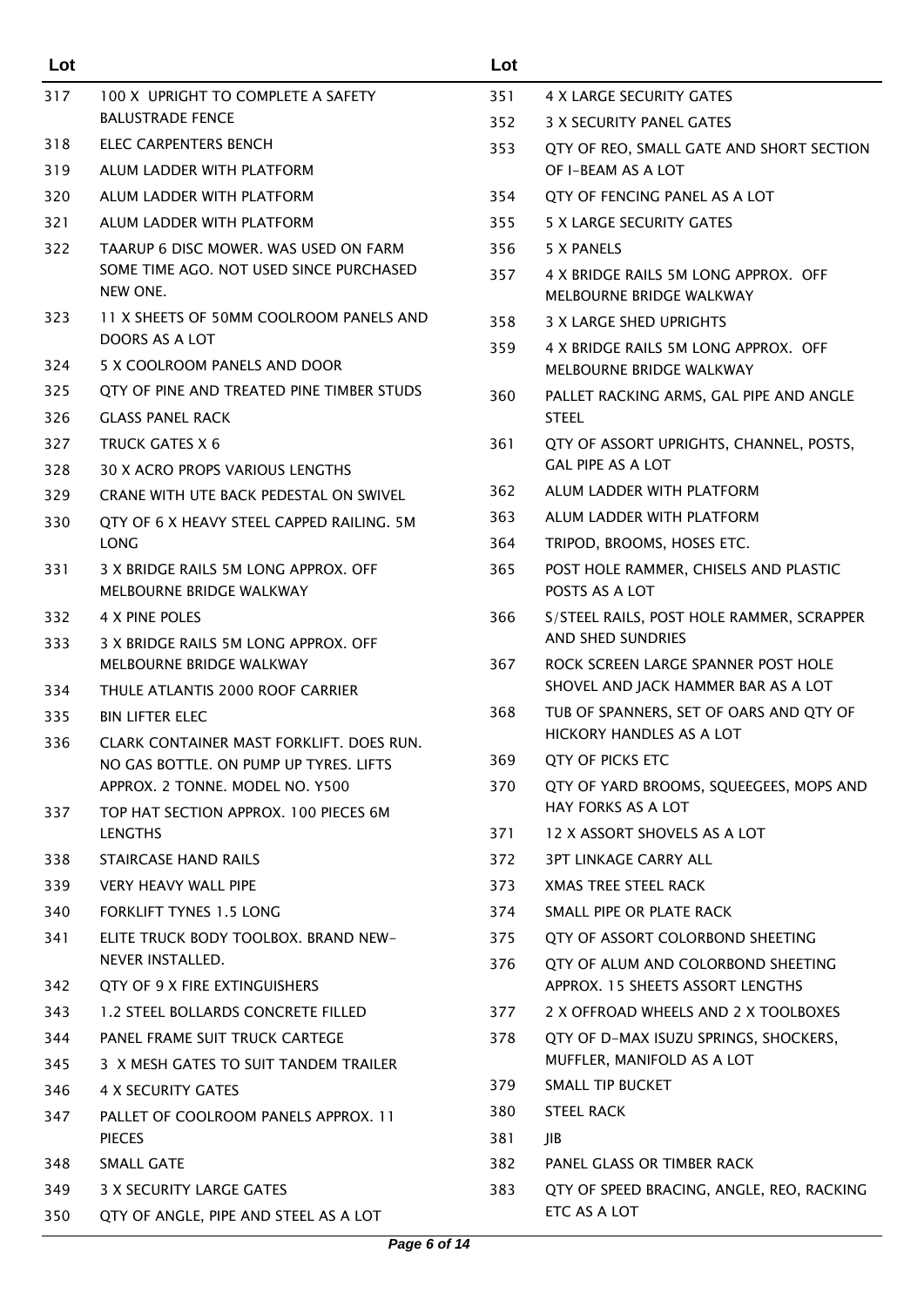| Lot |                                                                                         | Lot |
|-----|-----------------------------------------------------------------------------------------|-----|
| 384 | QTY OF PLASTIC CONDUIT, ELECTRICAL                                                      | 418 |
|     | JUNCTIONS ETC. AS A LOT                                                                 |     |
| 385 | QTY OF PIPE, FLAT, ANGLE AND OTHER<br><b>BRACKETS AS A LOT</b>                          | 419 |
| 386 | 10 X COOLROOMS PANELS 3M LONG AS A LOT                                                  |     |
| 387 | TUB CUT XY FALCON SUIT DONOR                                                            |     |
| 388 | <b>EARLY CEMENT MIXER</b>                                                               | 420 |
| 389 | QTY OF C-SECTION, Z-SECTION, PIPE, SUNDRIES                                             |     |
| 390 | 3 X SOLID ADJUSTABLE STANDS                                                             |     |
| 391 | <b>CONCRETE TROUGH</b>                                                                  |     |
| 392 | STEEL PLATES, BRACKETS, FRAME, PLASTIC GRID<br><b>MESH AS A LOT</b>                     |     |
| 393 | QTY OF ROOF TRIMDECK AND S/STEEL<br>BRACKETS AND RIDGECAP AS A LOT                      |     |
| 394 | 4 X LENGTHS OF GAL PIPE, BOX TUBE AND<br>OTHERS AS A LOT                                |     |
| 395 | 4 X LARGE PLANKS 5M LONG AND OTHERS                                                     |     |
| 396 | REDGUM SLEEPERS VARIOUS LENGTHS X 7 AND<br>OTHER ODDMENTS AS A LOT                      |     |
| 397 | <b>STEEL FRAME</b>                                                                      |     |
| 398 | QTY OF PALLET RACKING UPRIGHTS 5M                                                       |     |
| 399 | 50 X UPRIGHT TO COMPLETE A SAFETY<br><b>BALUSTRADE FENCE</b>                            | 421 |
| 400 | 5 X 7M Z-PURLINS X 200MM, C-PURLIN AND<br><b>OTHER STEEL ODDMENTS</b>                   | 422 |
| 401 | PALLET RACKING ENDS AND ARMS AS A LOT                                                   |     |
| 402 | <b>MALVERN STAR PUSH BIKE</b>                                                           |     |
| 403 | <b>GT BIKE</b>                                                                          |     |
| 404 | <b>MOUNT GRIZZLY MONGOOSE</b>                                                           |     |
| 405 | <b>GEMINI HEALING PUSH BIKE</b>                                                         |     |
| 406 | OTY OF ALUM SCAFFOLD WITH WHEELS AND<br>PLATFORMS AS A LOT                              | 423 |
| 407 | QTY OF PALLET RACKING APPROX. 6M HIGH                                                   |     |
| 408 | QTY OF S/STEEL HAND RAILS ETC                                                           | 424 |
| 409 | CONCRETE FEET TO SUIT PANELLING                                                         |     |
| 410 | ELEC PUMP, CRATES OF BOTTLES                                                            |     |
| 411 | LARGE QTY OF CRIMSAFE SCREENS AND DOORS                                                 |     |
| 412 | <b>PADDOCK ROLLER</b>                                                                   | 425 |
| 413 | 2 X SPORTS WORLD SCOOTERS                                                               |     |
| 414 | 2 X SCOOTER BIKES                                                                       |     |
| 415 | MOTORBIKE TRAILER TO SUIT 3X M/BIKES                                                    |     |
| 416 | SITE OFFICE 3.6 X 2.4. HAS OFFICE BENCHES. AIR<br>CON, WINDOW, SECURE LOCK UP           | 426 |
| 417 | MASSEY 35 TRACTOR WITH ROPS. EXCELLENT<br>TYRES. RECO RECENTLY. IN GOOD GOING<br>ORDER. |     |

| 418                | FORD MAVERICK 4X4. EXCELLENT RUNNER. DUAL |
|--------------------|-------------------------------------------|
|                    | FUEL. NO REG NO RWC. AS IS WHERE IS.      |
| $\lambda$ 1 $\sim$ | $20021011711100 150 750050 7011$          |

- 419 2002 ISUZU NQR 450 TIPPER TRAY. 385000KLMS. IN EXCELLENT ORDER. REG NO. RQT-235. WILL BE SUPPLIED WITH REG AND ROADWORTHY. AS IS WHERE IS.
- 420 2019 CANJAM BUILT CARAVAN. OFFROAD. 21FT. 4 BERTH. REGISTERED. NO RWC. AS IS WHERE IS.

Extra high ceiling. Remote control slide out bunks. Queen size bed with under draw storage. Couch with storage compartment. Clothes Hanger cupboard. En-suite, 900mm x 900mm Shower, Vanity, cupboard space. CB radio. AM/FM Bluetooth stereo speaks inside & outside. Gas stove and oven. Medium-size 240V fridge. Microwave. Range Hood. 2 Gas bottle holders. External shower. Air-conditioning & heating. Generator storage compartment. Roll out awning. Side awning covers. LED lights. Water storage tanks. Reverse camera. Steel sports wheels. All-terrain tyres. Spare Steel sports wheel. 20L water container & holder. External wall table. Slide out gas barbecue never used. Remote TV/DVD Player. Solar Panel.

- 421 1969 XW UTE. 302 V8. AUTO. NO REG NO RWC. CLEAN CAR THROUGHOUT. AS IS WHERE IS.
- 422 1934 ROVER 14. 4 DOOR SEDAN. SUICIDE DOORS. (ORIGINAL REG NO. HKW-243). HAS BEEN IN SHED SINCE 1971. WAS A GOER WHEN PUT IN SHED. TOTALLY COMPLETE CAR. WHAT YOU CALL A REAL BARN FIND! COMES WITH COMPLETE PALLET OF MISC SPARE PARTS (NEVER BEEN UNPACKED SINCE PURCHASED).
- 423 1969 XW SEDAN. FACTORY V8. MATCHING NUMBERS. ABSOLUTE GEM. CURRENTLY REG ON CLUB REGISTRATION SO NOT TRANSFERABLE. NO REG NO RWC. ANOTHER GREAT BARN FIND!
- 424 1972 XY UTE. FACTORY 6 CYLINDER. 3-ON-THE-TREE. MATCHING NUMBERS. NEVER MOLESTED. ONE OFF TREASURE. VERY LAST OF XY UTES. HAS ORIGINAL PATINA LOOK. NO REG NO RWC. AS IS WHERE IS.
- 425 1980 MK2 FORD ESCORT GHIA. 4 DOOR SEDAN. IMMACULATE CONDITION. MATCHING NUMBERS. APPROX. 65000KLMS. FACTORY SERVICE BOOKS. ORIGINAL. ON CLUB REGISTRATION-SO NOT TRANSFER. NO REG NO RWC. AS IS WHERE IS.
- 426 2011 HOLDEN SPORTSWAGON SERIES 2 LEATHER INTERIOR, NAVIGATION, BLUETOOTH, TOW PACK, TINTED WINDOWS. REGISTERED. REG NO. YDD-340. NO RWC. AS IS WHERE IS.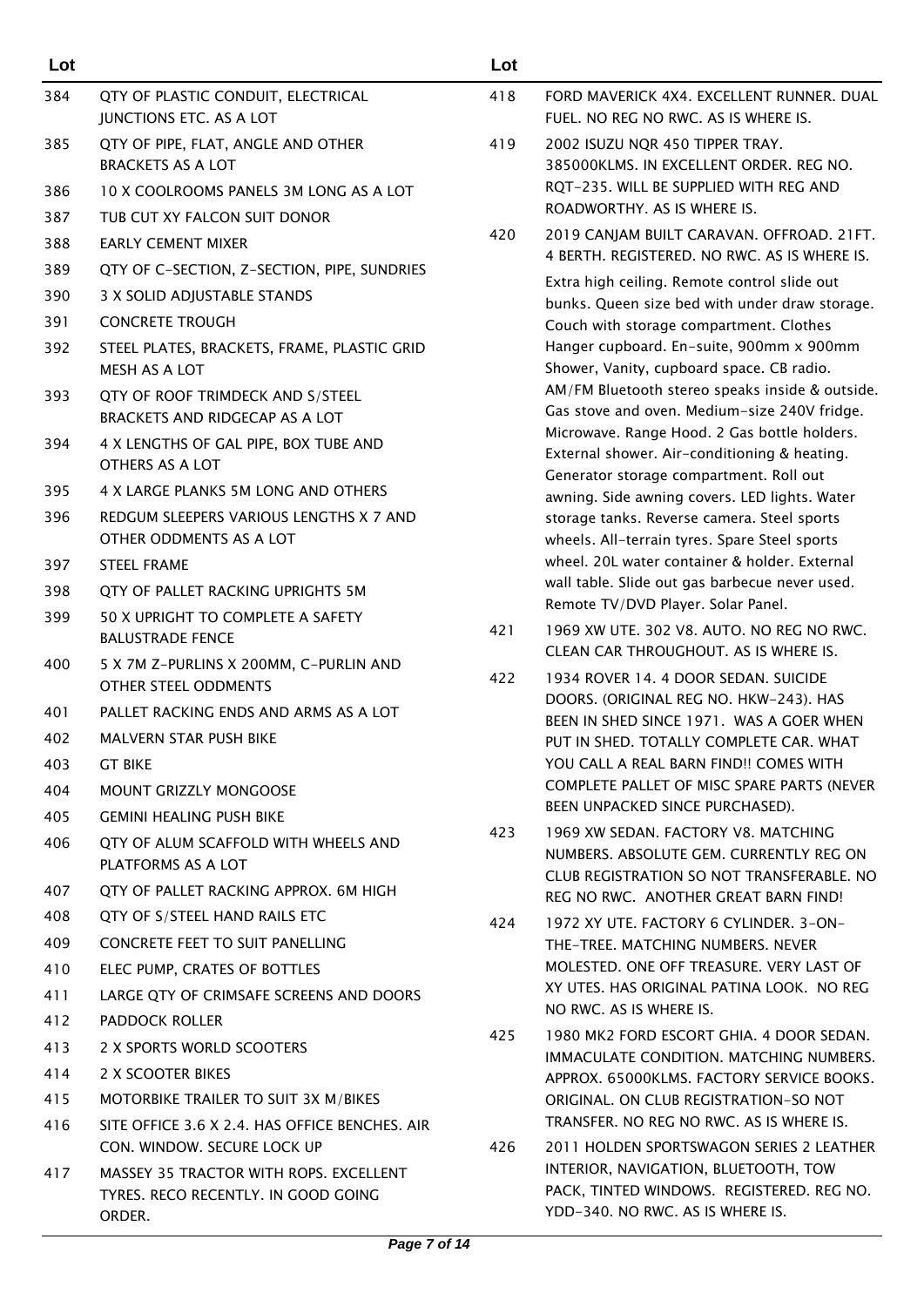| Lot |                                                                    | Lot |                                                                                  |
|-----|--------------------------------------------------------------------|-----|----------------------------------------------------------------------------------|
| 427 | 2 X COILS OF ELECTRIC 3 PHASE WIRE                                 | 459 | WALL HEATER AND RACK                                                             |
| 428 | 3 X ROLLS OF 3/4 OR INCH AIR HOSE                                  | 460 | PINCH MOULD APPLICATOR                                                           |
| 429 | SANDSTONE GRINDER AND STEEL IMPLEMENT                              | 461 | WALL FURNACE AND S/STEEL TOILET RAILS ETC.                                       |
| 430 | <b>WHEEL</b><br>SET OF PLATE GRABS AND SNATCH BLOCK                | 462 | SUPERIOR STRENGTH TITE THE WORLDS FASTEST<br>AND EASIEST METAL SHED. NEW IN BOX. |
| 431 | QTY OF TENTS, TENT POLES, PEGS AND ROPES                           | 463 | SUPERIOR STRENGTH TITE THE WORLDS FASTEST                                        |
| 432 | BLACKSMITHS FARRIER LEG VICE AND CHAIN                             |     | AND EASIEST METAL SHED. NEW IN BOX.                                              |
| 433 | <b>IACOB PIPE BENDER</b>                                           | 464 | PAUL CALL RADIAL ARM SAW                                                         |
| 434 | DEMAC JUNIOR OVERHEAD ELECTRIC CRANE                               | 465 | ORANGE PUSH BUTTON COIN OPERATED PHONE                                           |
| 435 | COMPLETE CONTENTS OF SHED INCLUDING                                | 466 | 2 X GOLF CLUB BAGS AND CLUBS                                                     |
|     | LEATHER HORSE HARNESS, ELEC COMPONENTRY,                           | 467 | 5 X BOXES OF ASSORT GLASSWARE AND BOTTLES                                        |
|     | LARGE GATE VALVE, ELEC FITTINGS, ENGINE                            | 468 | <b>FOOT PRESS CLAMP</b>                                                          |
| 436 | PARTS AS A LOT<br>SWIMMING POOL LADDER AND OTHER SWIMMING          | 469 | ELECTRIC HEATER AND 3 X BOXES OF BOTTLES<br><b>AND SUNDRIES</b>                  |
|     | POOL ODDMENTS AS A LOT                                             | 470 | TUB OF CASTOR WHEELS AND BUCKET OF BOLTS                                         |
| 437 | LARGE SASH WINDOW AND 2 X SIDE COLONIAL<br><b>BAR WINDOWS</b>      | 471 | BOWSCOTT JUMBO TOILET TISSUE DISPENSERS<br>AND QTY OF SAFETY MASKS AND GUMBOOTS  |
| 438 | ISUZU GRILL, GAS LANTERN AND OTHER CAR<br><b>GRILL</b>             | 472 | 2 X TUBS OF ASSORT GAL BOLTS, NAILS,<br><b>FASTENERS ETC.</b>                    |
| 439 | <b>60CM SLIDE OUT RANGEHOOD AND 2 X</b><br><b>VENETIANS</b>        | 473 | 4 X BOXES OF ASSORT HOUSEHOLD TOYS AND<br><b>ONSITE SAFETY HELMET</b>            |
| 440 | 3 X SKI VESTS                                                      | 474 | <b>KARCHER VACUUM CLEANER</b>                                                    |
| 441 | QTY OF WINDOWS AND DOORS                                           | 475 | REVERSE CYCLE AIR CONDITIONER. STILL IN BOX.                                     |
| 442 | SECURITY CONVEX MIRRORS, FIRE BOX AND 4 X                          | 476 | AUTO RESTART ELECTRIC SELF PRIMING PUMP                                          |
|     | <b>MOTORBIKE HELMETS AS A LOT</b>                                  | 477 | <b>METAL RIVETER OR PRESS</b>                                                    |
| 443 | 7 X INCH GAL CAP RISES WITH BRASS TAPS                             | 478 | FILE 4 DRAWER BOX AND TTI YELLOW TOOLBOX                                         |
| 444 | DUALINE TOILET ROLL DISPENSERS X 25 BOXES                          | 479 | FESTO VACUUM CLEANER AND TIMBER BOX OF                                           |
| 445 | SHREDDER AND 2 X BOXES OF DUALINE TOILET<br>ROLL DISPENSERS        | 480 | <b>FITTINGS</b><br>BLACK TUB OF ASSORT IRRIGATION VALVES,                        |
| 446 | REVERSE CYCLE BLOWER AND BOXES OF VENTS                            |     | WIRE ETC. AND BOX OF TOILET TISSUE PAPER                                         |
| 447 | QTY OF ASSORT MATCHBOX AND OTHER TOY                               | 481 | 20L DRUM HALF FULL OF GAL NUTS & BOLTS                                           |
|     | CARS ON 2 SHELVES                                                  | 482 | <b>VACUUM CLEANER</b>                                                            |
| 448 | DOUBLE HUNG ENTRY DOOR WITH GLASS<br><b>KOOKABURRAS</b>            | 483 | KELVINATOR KWH20HRB REVERSE CYCLE ROOM<br>AIR CONDITIONER. STILL IN BOX.         |
| 449 | 2 X LIGHT FANTASTIC UNITS                                          | 484 | <b>EARLY ARC WELDER</b>                                                          |
| 450 | 871 HIGH X 922 WIDE TIMBER FRAME WINDOW                            | 485 | QTY OF DOME TENTS AND STEEL & TIMBER STEP                                        |
| 451 | VICTORIAN MANTEL PLACE WITH CORBELS AND<br><b>CAST IRON INSERT</b> | 486 | LOWLINE 6/3 LITRE DUAL FLUSH CISTERN AND<br>TOILET. NEW IN BOX.                  |
| 452 | QTY OF OVERHEAD HEATERS, SPLIT SYSTEMS<br>AND TISSUES DISPENSERS   | 487 | QTY OF DOOR LOCKS, HANDLES, CLAMP AND                                            |
| 453 | 2 X ALUM WINDOWS                                                   | 488 | LARGE DRILLS AS A LOT<br>AUGER, POLISHERS AND BOX OF STEEL                       |
| 454 | DOUBLE HOTPLATE AND BRAZILIAN INDOOR BBQ                           |     | <b>FASTENERS</b>                                                                 |
| 455 | MASSAGER AND LARGE BABY FRAME                                      | 489 | <b>BOX OF DOOR OR CUPBOARD SLIDES</b>                                            |
| 456 | 2 X STOVES AND 2 X HOTPLATES                                       | 490 | <b>VERY EARLY MAGIC TAPE</b>                                                     |
| 457 | <b>WESTINGHOUSE OVEN AND HOTPLATE</b>                              | 491 | QTY OF CAST IRON VENTS AND BOX OF ASSORT                                         |
| 458 | STOVE ETC.                                                         |     | <b>DOOR FITTINGS</b>                                                             |

# **CLEANER AND TIMBER BOX OF** SSORT IRRIGATION VALVES,

- BOX OF TOILET TISSUE PAPER
- FULL OF GAL NUTS & BOLTS
- 482 VACUUM CLEANER
- H20HRB REVERSE CYCLE ROOM **ER. STILL IN BOX.**
- **DER**
- ENTS AND STEEL & TIMBER STEP
- **RE DUAL FLUSH CISTERN AND** BOX.
- OCKS, HANDLES, CLAMP AND S A LOT
- **RS AND BOX OF STEEL**
- **R CUPBOARD SLIDES**
- GIC TAPE
- ON VENTS AND BOX OF ASSORT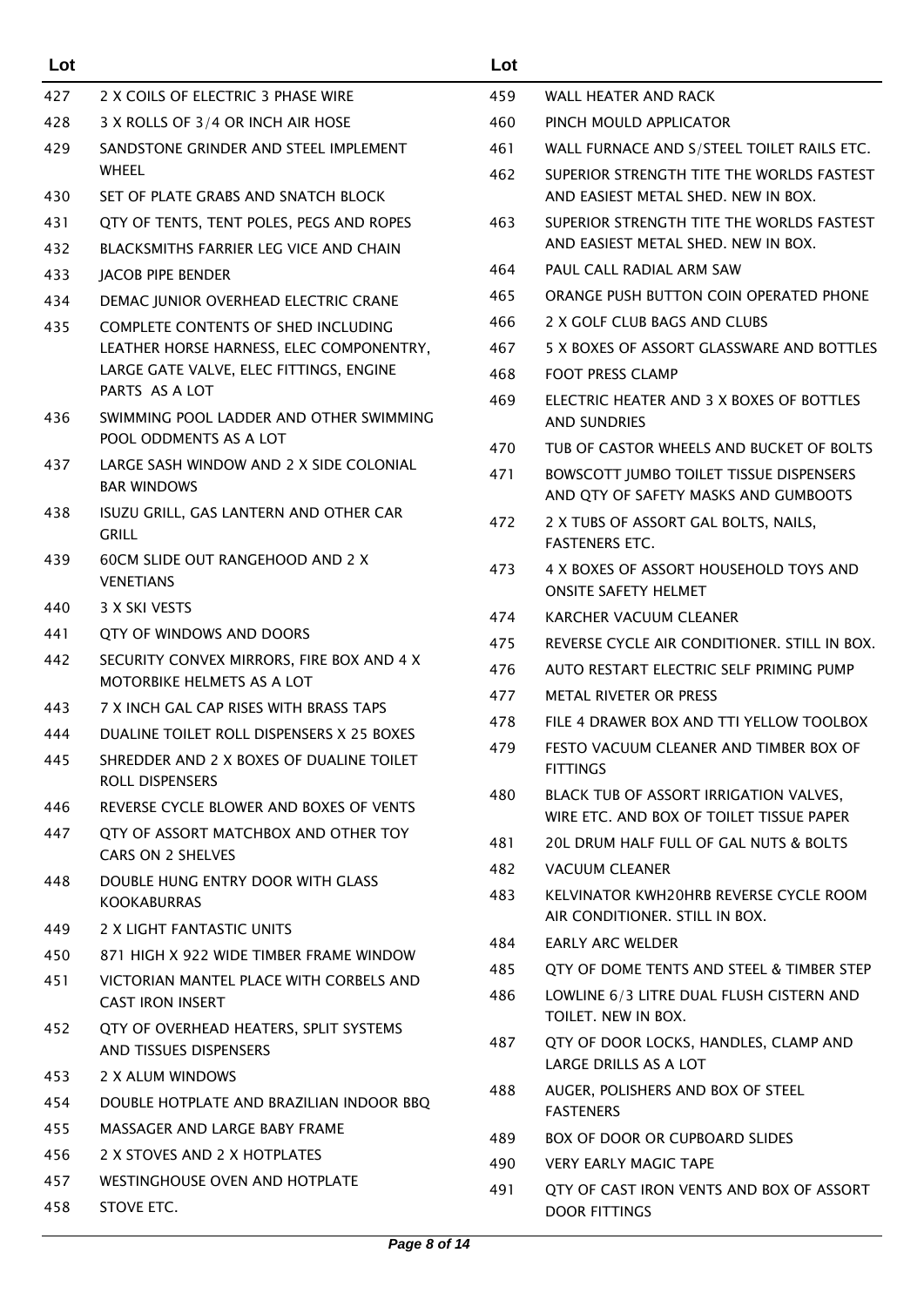| Lot |                                                                                                             | Lot |                                                                                    |
|-----|-------------------------------------------------------------------------------------------------------------|-----|------------------------------------------------------------------------------------|
| 492 | QTY OF SAW BLADES AND GRINDING & CUTTING<br>DISCS AS A LOT                                                  | 518 | 12VOLT AIR COMPRESSOR, LEVEL AND FLURO<br><b>WORKLIGHT</b>                         |
| 493 | RED TUB OF ASSORT SHED SUNDRIES, HOSE                                                                       | 519 | FIRESTORM BLACK & DECKER BATTERY DRILL                                             |
|     | FITTINGS AND OTHER PLASTIC SHED SUNDRIES                                                                    | 520 | SINGLE LEVEL FLICK MIXER. NEW IN BOX.                                              |
| 494 | TUB OF ASSORT WORKSHOP TOOLS                                                                                | 521 | LIGHT FITTINGS, NAIL BAGS, LETTERBOX DOOR                                          |
| 495 | CEMENT SHEET CUTTER, TILE CUTTER AND<br>SHARPENING STONE AS A LOT                                           | 522 | AND LEAD FLASHING AS A LOT<br>PUSH BUTTON PHONE, REEL OF WIRE, NEW                 |
| 496 | RED TUB OF CASTORS, CUTTING & GRINDING<br><b>WHEELS AS A LOT</b>                                            | 523 | CHROME GRILLS AND ELECTRIC URN AS A LOT<br>SINGER SEWING MACHINE                   |
| 497 | LARGE TIMBER CONTAINER OF ELECTRICAL<br>SWITCH GEAR, DOOR FITTINGS, ELECTRICAL<br>CONNECTIONS ETC. AS A LOT | 524 | CONCERTINA TOOLBOX AND QTY OF FENCE<br><b>CAPS</b>                                 |
| 498 | QTY OF WHITCO NO. W616203017 SPIRAL SASH                                                                    | 525 | UTE TOURNIQUET TO FIT AU/BA/BF UTILITY                                             |
|     | <b>WINDOW BALANCES</b>                                                                                      | 526 | PLASTIC BUCKET OF CARPENTERS SAWS AND<br><b>TOOLS</b>                              |
| 499 | LF1040 255/260 MITRE SAW                                                                                    | 527 | 2 X WELDING HELMETS                                                                |
| 500 | QTY OF BOXES OF CASTORS, SADDLES, GAL NUTS<br>& BOLTS AND POST CAPS AS A LOT                                | 528 | <b>JUMPER SET</b>                                                                  |
| 501 | LARGE BOX OF TECH SCREWS AND 2 X OTHER                                                                      | 529 | SHOWER SET AND RINNAI FLUE GUARD                                                   |
|     | <b>CONTAINERS OF ASSORT OTHER TECH SCREWS</b>                                                               | 530 | <b>GREGORYS DATSUN 200B SERVICE MANUAL</b>                                         |
| 502 | 5 X BOXES OF ASSORT BRACKETS, HINGES, TECH<br><b>SCREWS AS A LOT</b>                                        | 531 | BEARING, ENGINEERING, ASTRONAUTS, MARINE<br>DIESEL AND THE WORLD COLOUR BOOKS (X5) |
| 503 | CONTAINER WITH TILING TROWELS, SHED                                                                         | 532 | <b>MAKITA SABRE SAW</b>                                                            |
|     | SUNDRIES AND CRATE OF ASSORT GLASSWARE                                                                      | 533 | S/STEEL CONTAINER WITH ORBITAL SANDER,<br>LARGE TORCH AND QTY OF ASSORT LUBRICANTS |
| 504 | 3 X BOXES OF ASSORT DOOR HINGES, PLUMBING<br><b>FITTINGS ETC</b>                                            | 534 | <b>MAKITA CUTOFF SAW</b>                                                           |
| 505 | 2 X BOXES OF COIL GUN NAILS                                                                                 | 535 | STUD FINDER AND DREMEL                                                             |
| 506 | QTY OF LANE BRASS DOOR HANDLES                                                                              | 536 | UN-BREAKABLE UTILITY LIGHT X 12 AS A LOT                                           |
| 507 | 6 X BOXES OF DOUBLE SLEEVE EXPANSION TIES                                                                   | 537 | STAPLE GUN, SCREWDRIVER AND BIT SET                                                |
| 508 | BOX OF BRACKETS AND TUB OF ASSORT BOLTS,                                                                    | 538 | <b>NAIL GUN</b>                                                                    |
| 509 | SPRINGLINES ETC.<br>FLATHEAD RING HDG GALVANISED 4000                                                       | 539 | STANLEY PLANE, WOODEN PLANE AND SAGE<br>HORTICULTURAL HEATER                       |
|     | <b>COLLATED SCREWS</b>                                                                                      | 540 | <b>BOWSCOTT JUMBO LINE TOILET TISSUE</b><br>DISPENSER X 6. NEW IN BOX.             |
| 510 | QTY OF ASSORT PLATED NUTS, BOLTS, HANGER<br>BRACKETS ETC. AS A LOT                                          | 541 | POSITIVE LADDER STABILITY KIT. NEW IN BOX.                                         |
| 511 | CONTAINER OF DOOR FURNITURE AND LARGE<br><b>GAL TIMBER HANGERS - ALL ASSORTMENTS</b>                        | 542 | 12 X BOXES OF PRYDA TIMBER CONNECTOR<br>NAILS 35X3.15MM AS A LOT                   |
| 512 | BOX OF ANGLE HANGER BRACKETS AND GAL                                                                        | 543 | SPANNER SOCKET AND ELECTRICAL FITTING SET                                          |
| 513 | NAILS ETC. AS A LOT<br>QTY OF SILICON AND SPEED BRACING ETC.                                                | 544 | QTY OF BRACKETS, DRYWALL COLLATED                                                  |
| 514 | BOX OF ASSORT AERIAL CONNECTIONS,                                                                           | 545 | SCREWS, NAILS ETC. AS A LOT<br>BLACK TUB OF SPRAY GUN, DRILL BITS AND              |
|     | ELECTRIC FITTINGS ETC.                                                                                      |     | TIMBER DRAWER OF GRINDERS, DOOR FITTINGS                                           |
| 515 | 3 X PART REELS OF ELECTRIC LEAD ETC.                                                                        |     | AND SHED SUNDRIES                                                                  |
| 516 | DIGITECH AUDIO HIFI STEREO AMPLIFIER MODEL<br>NO. AA-0484. NEW IN BOX.                                      | 546 | FIRE ALARM BREAK GLASS EMERGENCY RED<br><b>BUTTON AND FIRE HOSE</b>                |
| 517 | BOX OF LONG GAL BOLTS, TAPE AND BLACK<br><b>EDGING</b>                                                      | 547 | BOX OF ASSORT AEROSOL CANS, PAINTS,<br>LUBRICANTS ETC. AS A LOT                    |
|     |                                                                                                             | 548 | CARIBONI SECURITY LIGHT AND LONG ELEC LEAD                                         |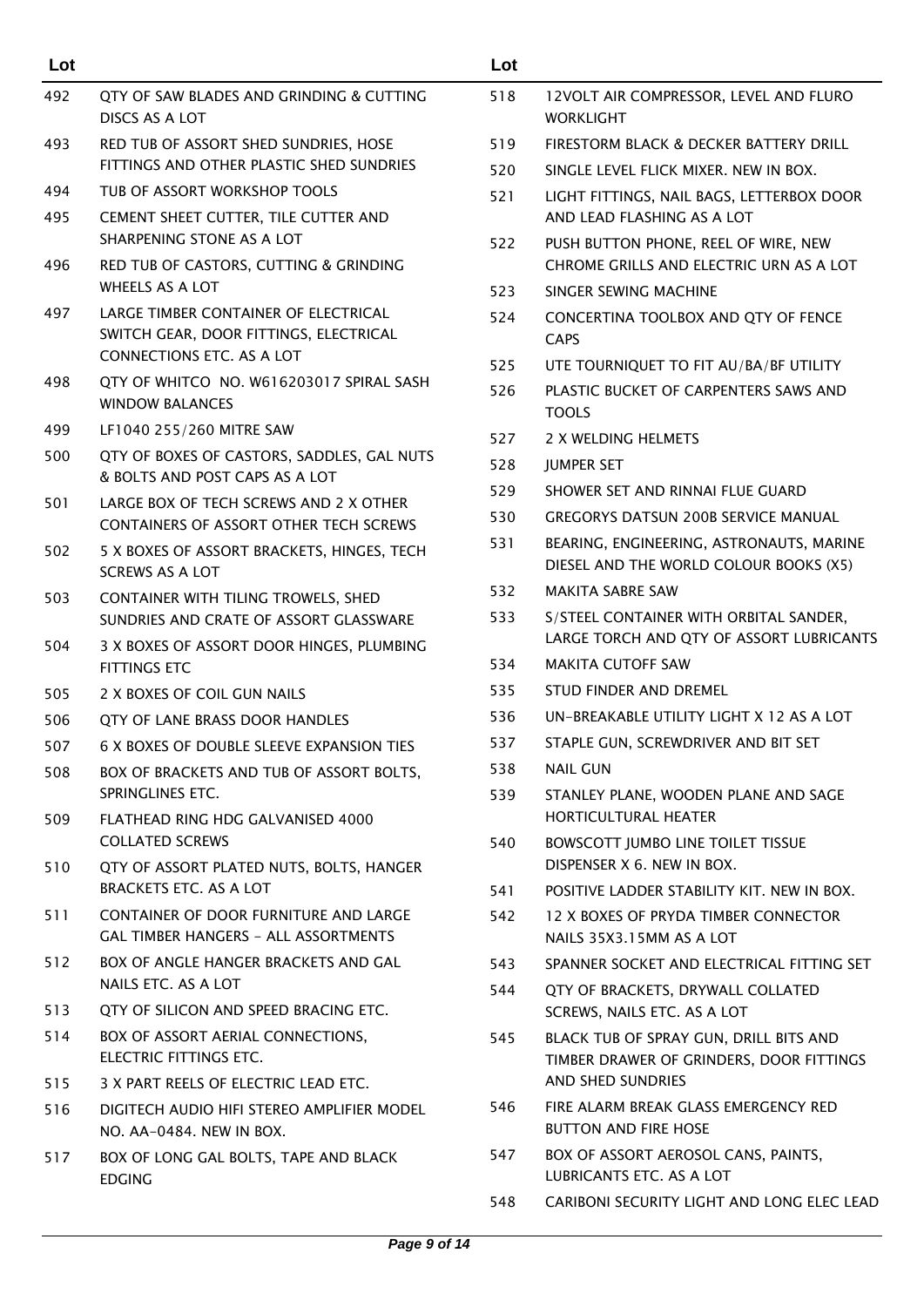| Lot |                                                                                   | Lot        |                                                                                 |
|-----|-----------------------------------------------------------------------------------|------------|---------------------------------------------------------------------------------|
| 549 | BOX OF SPRINKLER BRASS HEADS AND QTY OF                                           | 580        | COMPLETE SHELF LOT OF ASSORT LUBRICANTS,                                        |
|     | SAW BLADES, GRINDING DISCS ETC. AS A LOT                                          |            | <b>GARDEN FEEDS AND SHED SUNDRIES</b>                                           |
| 550 | MITRE BOX, GATIC PICK LIFTER AND VICE                                             | 581        | LARGE DOME, PITCH FORK, TWIST DRILL AND                                         |
| 551 | QTY OF ABRASIVE ROD, DOOR SEALS AND                                               |            | YARD BROOM AS A LOT                                                             |
|     | OTHERS AS A LOT                                                                   | 582        | STILMOTOR MOTORBIKE ARMOUR                                                      |
| 552 | CONCORD LIGHTING SYSTEMS X 6 BOXES NEW                                            | 583        | PALLET OF ASSORT GARDEN AND PADDOCK                                             |
| 553 | HELLA SPOTLIGHT AND COVER                                                         |            | <b>PRODUCTS</b>                                                                 |
| 554 | NEW HOLLAND BOBCAT. SET OF FORKS AND 4-                                           | 584        | MOTORBIKE PANTS AND KNEE BOOTS AS A LOT                                         |
|     | IN-1 BUCKET.                                                                      | 585        | PITCH FORK, F-CLAMPS AND XMAS LIGHTS                                            |
| 555 | FORD FG UTE. HAS NEW TYRES. WILL COME WITH<br>RWC. IS REGISTERED. AS IS WHERE IS. | 586<br>587 | BOW SAW, DRAG CHAIN AND MUD FLAPS<br><b>PLATE GRABS</b>                         |
| 556 | QTY OF ASSORT MOTORBIKE PARTS                                                     | 588        | 2 X NEW MOTORBIKE TYRES (3.00.21 & 4.00.18)                                     |
| 557 | <b>CHOPPER MOTORBIKE</b>                                                          |            | AND PUSHBIKE TYRES                                                              |
| 558 | VESPA MOTOR SCOOTER BLUE WITH GUARD,<br>SPARE WHEELS AND BACKRACK                 | 589        | BACKYARD SOCCER GAME, OXY HOSE, FRAMED<br>PICTURES ON TOP & BOTTOM SHELF        |
| 559 | <b>VESPA MOTOR SCOOTER</b>                                                        | 590        | ROLL OF GREEN SHADE CLOTH                                                       |
| 560 | V MOTO MOTOR SCOOTER                                                              | 591        | <b>BOAT DONUT</b>                                                               |
| 561 | <b>CANTERBURY FLOOR POLISHER</b>                                                  | 592        | <b>BOAT DONUT</b>                                                               |
| 562 | WACKER VIBRATING PLATE                                                            | 593        | CAMPING GEAR, BAGS, MOTORBIKE GLOVES ETC.                                       |
| 563 | DIEMARK LINE MARKER                                                               | 594        | LARGE QTY OF PRESSURE POTS, FILTERS AND                                         |
| 564 | <b>FAST SPEED POLISHER</b>                                                        |            | <b>GATE VALVES AS A LOT</b>                                                     |
| 565 | HOOVER VACUUM CLEANER AND CANTERBURY                                              | 595        | <b>BLACK TUB OF ASSORT SHED SUNDRIES</b>                                        |
| 566 | <b>POLISHER</b><br>MULTI CLEAN AV-1700 PETROL VACUUM                              | 596        | COLUMN HEATER AND 2 X WORKSHOP SIMPLEX &<br><b>SMITH CLOCKS</b>                 |
|     | <b>CLEANER</b>                                                                    | 597        | 8 X BOXES OF LUSTRAL CHLOR-CRÈME CLEANER                                        |
| 567 | UTILITY LAWN MOWER                                                                |            | AND POLISHER AND OTHER BOXES OF SUNDRIES                                        |
| 568 | JETFIRE 90A SHED HEATER                                                           | 598        | BASKETBALL BACKBOARD, RING AND NET                                              |
| 569 | YAMAHA RAPTOR 4WHEEL MOTORBIKE                                                    | 599        | QTY OF CAR SHIELDS, LIGHTS, CHAINS,<br><b>INDICATOR HOUSINGS ETC.</b>           |
| 570 | 2002 YAMAHA 175 MOTORBIKE, HAS DONE                                               | 600        | LARGE WHITE TUB WITH WHEELS FILLED WITH                                         |
|     | 1805 MILES. VIN NO. JYADGO3X32A002503. LIKE<br>NEW.                               |            | <b>ASSORT PLUMBING PARTS</b>                                                    |
| 571 | <b>GARAGE JACK</b>                                                                | 601        | <b>GREEN LARGE TUB ON WHEELS FULL OF</b>                                        |
| 572 | BEDROOM DRESSER, SHELVES AND BOX OF                                               |            | <b>IRRIGATION SPRINKLERS</b>                                                    |
|     | <b>ASSORT SECURITY CAMERAS</b>                                                    | 602.       | <b>QTY OF LADIES HANDBAGS</b>                                                   |
| 573 | <b>FOX MOTORBIKE HELMET</b>                                                       | 603        | <b>BUCKET OF TROWELS AND SIMPLEX CLOCK</b>                                      |
| 574 | OVEN, CHEST OF DRAWERS, GARDEN FEATURE<br>AND TIER LIGHT                          | 604        | DRINKER, QTY OF ALL-THREAD AND ELECTRIC<br><b>DRIVE</b>                         |
| 575 | WHITE CHEST OF DRAWERS, 2 X PART REELS OF                                         | 605        | <b>VACANT</b>                                                                   |
|     | ELECTRIC WIRE AND ORANGE FLASHING BEACON<br>AND CAN CRUSHER                       | 606        | COOLAROO 2.75MX2.75M GAZEBO AND BAG OF<br><b>INSULATION</b>                     |
| 576 | HELLER MODEL NO. BFH6 47L BAR FRIDGE                                              | 607        | <b>COOLER SEATS AND TARP</b>                                                    |
| 577 | HELLER MODEL NO. BFH6 47L BAR FRIDGE                                              | 608        | NEW TOILET SEAT                                                                 |
| 578 | 2 X BLACK OFFICE DRAWERS AND TABLES WITH                                          | 609        | HOMELITE POST HOLE DIGGER. NEW IN BOX.                                          |
|     | SMART JETSTREAM DELTA COMPUTER SYSTEM<br><b>AND SCREEN</b>                        | 610        | QTY OF SIZULATION AND OTHER PART ROLLS OF<br>SIZULATION AND DOOR SEALS AS A LOT |
| 579 | LARGE DAWN OFFSET 150 AUSTRALIA VICE                                              | 611        | BIKE RACK, STOOL AND PLASTIC CADDY                                              |
|     |                                                                                   |            |                                                                                 |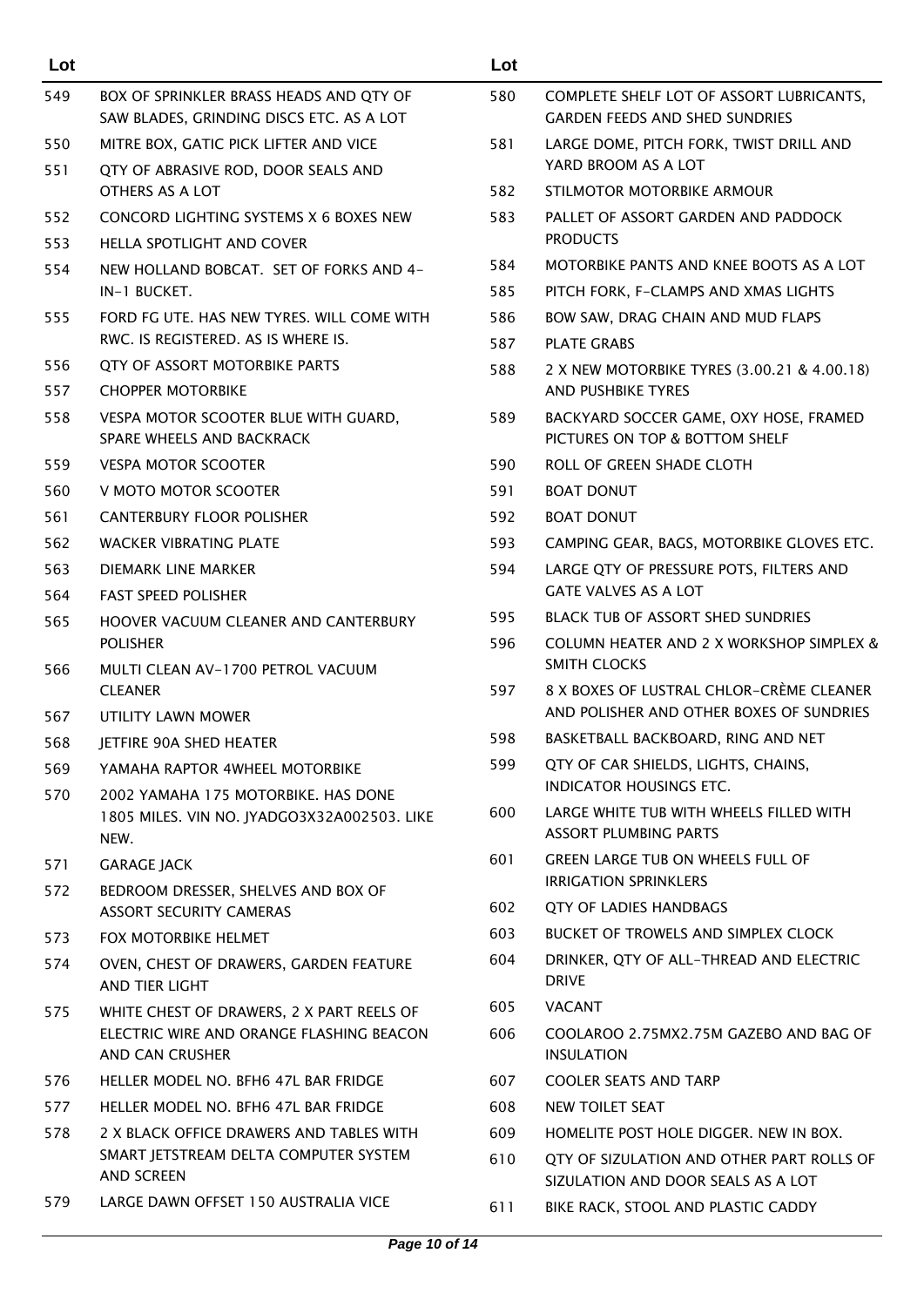| Lot |                                                                           | Lot        |                                                                               |
|-----|---------------------------------------------------------------------------|------------|-------------------------------------------------------------------------------|
| 612 | TIMBER AND STEEL TOOLBOX                                                  | 642        | LARGE BLACK DRUM OF GATE VALVES AND                                           |
| 613 | <b>ARC WELDER</b>                                                         |            | PLUMBING FITTINGS AND CARDBOARD BOX OF                                        |
| 614 | <b>SENCO NAIL GUN</b>                                                     |            | TRANSISTOR INTERCOM ETC.                                                      |
| 615 | QTY OF WORKSHOP TOOLS, AXE, LEVEL AND                                     | 643        | <b>LOMBARDI PIANO</b>                                                         |
|     | <b>TROWEL</b>                                                             | 644        | TROLLEY WITH DOORS AND TIMBER ETC.<br>REVERSE CYCLE PORTABLE AIR CONDITIONER  |
| 616 | BEAVER AND PETROL WASH GUN AS A LOT                                       | 645        |                                                                               |
| 617 | QTY OF LAND ROVER REPAIR AND OPERATION<br>MANUALS X 2 AS A LOT            | 646        | CUPBOARD, HONDA MANUAL AND EARLY 1965<br><b>HOLDEN WORKSHOP MANUAL</b>        |
| 618 | QTY OF WELDING RODS                                                       | 647        | SHOWER SET, SURROUND STAND AND                                                |
| 619 | ELECTRIC TOASTER AND 2 X ELECTRIC JUGS                                    |            | <b>CARPENTERS PROTRACTOR</b>                                                  |
| 620 | 7 X ASSORT TUBS OF DOOR FURNITURE,<br>SPRINGS, NUTS, BOLTS ETC.           | 648        | QTY OF CONTAINERS WITH NEW NUTS, BOLTS,<br><b>TAPWARE ETC.</b>                |
| 621 | PAIR OF MOTORBIKE BOOTS & GLOVES                                          | 649        | NEW BOXED TAP SET, ELECTRIC MOTOR, LIGHT<br><b>GLOBES AND HALOGEN LIGHT</b>   |
| 622 | PAIR OF EM1 AXO SPORT INCLUSIVE BOOTS,<br>GOGGLES AND KNEE PADS AS A LOT  | 650        | 3 X BOXES OF ASSORT RUBBER GLOVES,<br>SPOTLIGHT, TOOLS, GAS HOSES AND SILICON |
| 623 | TORCH, BUCKET OF TOOLS, FUEL CAP AND<br><b>STEERING LOCK</b>              | 651        | CONTAINER WITH ASSORT DRILL BITS, SOCKET!<br><b>AND SPANNERS</b>              |
| 624 | MOTORBIKE HANDLE BARS AND GRIP GUARDS                                     | 652        | QTY OF LARGE TOGGLE BOLTS, POWERS                                             |
| 625 | IN-DASH MOUNTING KIT, RADIO, SPEAKER AND                                  |            | FASTENERS, NAILS ETC.                                                         |
|     | <b>BOX OF INDICATOR LENS AS A LOT</b>                                     | 653        | NEW WHIPPER SNIPPER BITS, SPIT SPEAR AND BA                                   |
| 626 | NEW WATER PUMP MODEL NO. WP1832 AND 2 X                                   |            | OF NAILS AS A LOT                                                             |
|     | BOXES OF GAL DOWN PIPES, BRACKETS AND<br><b>NAILS</b>                     | 654        | ORCON HYDRAULIC TROLLEY JACK IN CASE                                          |
| 627 | POWER PLAY 500W AMPLIFIER                                                 | 655        | HILTI FASTENERS X 10 BOXES AS A LOT                                           |
| 628 | QTY OF CONTAINERS WITH TOOLS, RATCHET                                     | 656        | QTY OF OIL POURER, OLD SPANNERS AND QTY                                       |
|     | STRAPS, DOOR LOCKS AND SUNDRIES                                           |            | OF OLD BOTTLES                                                                |
| 629 | 2 X RATCHET STRAPS, HACK SAW AND 2 X                                      | 657        | 3 X AXLES STANDS AND JACK                                                     |
|     | <b>HAMMERS</b>                                                            | 658        | AIR CYLINDERS, RAMS AND BOX OF ASSORT                                         |
| 630 | SCREW DRIVER SET AND QTY OF NAILS                                         |            | PARTS AS A LOT                                                                |
| 631 | FIRE HOSE, FLASHING AND BOX OF PLUMBING<br><b>FITTINGS</b>                | 659        | QTY OF CHAIRS AND OXY BOTTLE TROLLEY AN<br><b>HOSES</b>                       |
| 632 | 6 X LOCKWOOD DOOR PACKAGE SETS AS A LOT                                   | 660        | SPEED CLEAN COMMERCIAL HEAVY DUTY DRYE                                        |
| 633 | QTY OF DOOR HINGES, LOCKS, BRACKETS AND                                   | 661        | HONDA 160 VIBRATING PLATE                                                     |
|     | <b>SPOTLIGHT</b>                                                          | 662        | 2 X FRIDGES                                                                   |
| 634 | <b>COWLEY AUTOMATIC LEVEL</b>                                             | 663        | PALLET OF SOLVENT, PAINTS, GLUES ETC.                                         |
| 635 | <b>VINTAGE BILL SPIKE</b>                                                 | 664        | BROWN WATTLE 1820X165X19 FLOORING. NEV                                        |
| 636 | HITACHI CUTOFF SAW                                                        |            | IN BOX.                                                                       |
| 637 | <b>RYOBI CIRCULAR SAW</b>                                                 | 665<br>666 | DAYTEC CLOTHES LINE AND BOLLARDS<br>PETROL WASH                               |
| 638 | 5 X TUBS OF ASSORT NEW GAL BOLTS, HINGES                                  |            |                                                                               |
|     | AND DRUM OF STEEL SCRAP                                                   | 667        | QTY OF FRAMES, S/STEEL RAILS AS A LOT                                         |
| 639 | BLUE CONTAINER OF GATE VALVES AND<br>PLUMBING FITTINGS                    | 668        | QTY OF FISHING ROD                                                            |
|     |                                                                           | 669        | QTY OF WET SUITS, LIFE JACKETS AND SKI<br>JACKETS AS A LOT                    |
| 640 | 2 X CONTAINERS OF ASSORT NEW DOOR<br>FURNITURE, NUTS, BOLTS AND OTHER NEW | 670        | WOODGRAIN EXTERIOR PANEL CLADDING                                             |
|     | <b>STOCK</b>                                                              |            | 2.4X500 X 8 LENGTHS AS A LOT                                                  |
| 641 | 4 X TUBS OF ASSORT SILICONS, SPRAY CANS,                                  | 671        | LARGE TARP AND PEGS                                                           |
|     | WELDING MASK ETC.                                                         | 672        | POWER JOCKEY WHEEL                                                            |

|      | TRANSISTOR INTERCOM ETC.                                                      |
|------|-------------------------------------------------------------------------------|
| 643  | LOMBARDI PIANO                                                                |
| 644  | TROLLEY WITH DOORS AND TIMBER ETC.                                            |
| 645  | REVERSE CYCLE PORTABLE AIR CONDITIONER                                        |
| 646  | CUPBOARD, HONDA MANUAL AND EARLY 1965<br><b>HOLDEN WORKSHOP MANUAL</b>        |
| 647  | SHOWER SET, SURROUND STAND AND<br><b>CARPENTERS PROTRACTOR</b>                |
| 648  | QTY OF CONTAINERS WITH NEW NUTS, BOLTS,<br><b>TAPWARE ETC.</b>                |
| 649  | NEW BOXED TAP SET, ELECTRIC MOTOR, LIGHT<br><b>GLOBES AND HALOGEN LIGHT</b>   |
| 650  | 3 X BOXES OF ASSORT RUBBER GLOVES,<br>SPOTLIGHT, TOOLS, GAS HOSES AND SILICON |
| 651  | CONTAINER WITH ASSORT DRILL BITS, SOCKETS<br><b>AND SPANNERS</b>              |
| 652  | QTY OF LARGE TOGGLE BOLTS, POWERS<br>FASTENERS, NAILS ETC.                    |
| 653  | NEW WHIPPER SNIPPER BITS, SPIT SPEAR AND BAG<br>OF NAILS AS A LOT             |
| 654  | ORCON HYDRAULIC TROLLEY JACK IN CASE                                          |
| 655  | HILTI FASTENERS X 10 BOXES AS A LOT                                           |
| 656  | QTY OF OIL POURER, OLD SPANNERS AND QTY<br>OF OLD BOTTLES                     |
| 657  | 3 X AXLES STANDS AND JACK                                                     |
| 658  | AIR CYLINDERS, RAMS AND BOX OF ASSORT<br>PARTS AS A LOT                       |
| 659  | OTY OF CHAIRS AND OXY BOTTLE TROLLEY AND<br><b>HOSES</b>                      |
| 660  | SPEED CLEAN COMMERCIAL HEAVY DUTY DRYER                                       |
| 661  | <b>HONDA 160 VIBRATING PLATE</b>                                              |
| 662  | 2 X FRIDGES                                                                   |
| 663. | PALLET OF SOLVENT, PAINTS, GLUES ETC.                                         |
| 664  | BROWN WATTLE 1820X165X19 FLOORING. NEW<br>IN BOX.                             |
| 665  | DAYTEC CLOTHES LINE AND BOLLARDS                                              |
| 666  | PETROL WASH                                                                   |
| 667  | QTY OF FRAMES, S/STEEL RAILS AS A LOT                                         |
| 668  | QTY OF FISHING ROD                                                            |
| 669  | QTY OF WET SUITS, LIFE JACKETS AND SKI<br>JACKETS AS A LOT                    |
| 670  | WOODGRAIN EXTERIOR PANEL CLADDING<br>2.4X500 X 8 LENGTHS AS A LOT             |
| 671  | <b>LARGE TARP AND PEGS</b>                                                    |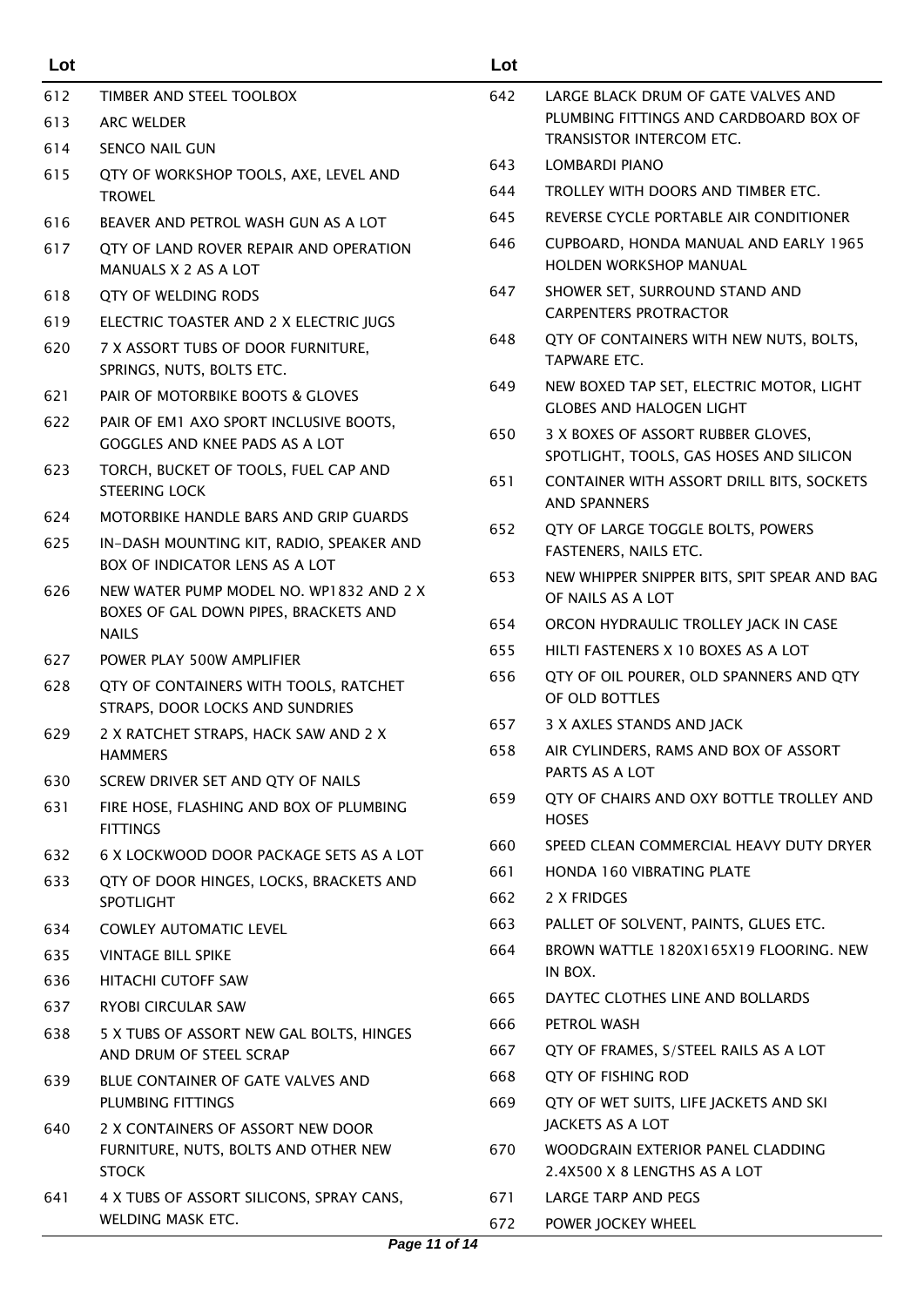| Lot |                                                                                    | Lot                                      |                                                                                        |
|-----|------------------------------------------------------------------------------------|------------------------------------------|----------------------------------------------------------------------------------------|
| 673 | QTY OF ACRO PROP LEGS                                                              | 701                                      | PALLET OF ASSORT EXIT AND OTHER                                                        |
| 674 | 2 X NEW RADIAL TUBELESS TYRES 14 5R10 685                                          |                                          | DOWNLIGHTS AS A LOT                                                                    |
|     | AS A LOT                                                                           | 702                                      | PALLET OF ASSORT SHOCK ABSORBERS,                                                      |
| 675 | 3 X WINDOWS AND HOSE                                                               |                                          | HEADLIGHTS, LENS (SOME NOS) AS A LOT                                                   |
| 676 | QTY OF PICNIC TABLES, CAMPING CHAIRS,                                              | 703                                      | 9 X SHOWER BASES MODEL NO. SB900 SIZE-<br>900X900 AS A LOT                             |
|     | BASKETBALLS AND OTHER CAMPING<br><b>ACCESSORIES</b>                                | 704                                      | PALLET OF ASSORT ELECTRICAL BOXES,                                                     |
| 677 | PATIO HEATER                                                                       |                                          | HEADLIGHTS, OTHER LIGHTS, GLOBES ETC. AS A                                             |
| 678 | <b>LARGE BLUE PRESS NOTCHER</b>                                                    |                                          | LOT                                                                                    |
| 679 | 705<br>QTY OF SHOVELS, RAKE, BROOM, TEMPOTRONIC                                    | QTY OF PLUMBING FITTINGS, DRYER, PLASTIC |                                                                                        |
|     | <b>BIRKO</b>                                                                       |                                          | SLEEVES, SWITCH GEAR ETC. AS A LOT                                                     |
| 680 | 11 X JACK HAMMER CHISELS AS A LOT                                                  | 706                                      | QTY OF PALLET AND CAMPING, BOAT DONUTS                                                 |
| 681 | PETROL HONDA GS400 GENERATOR MODEL NO.                                             |                                          | AS A LOT                                                                               |
|     | SH3500LQ                                                                           | 707                                      | PALLET OF LIME, CEMENT, GROUT ETC.<br>LARGE GAL TOOLBOX FULL OF CAMPING GEAR           |
| 682 | HONDA GENERATOR WITH G400 ENGINE AND                                               | 708                                      |                                                                                        |
|     | <b>DUNLITE GENERATOR</b>                                                           | 709                                      | QTY OF CAMPING TARPS, TENTS ETC. AS A LOT<br>PALLET OF ASSORT STARTERS, NEW LOCKS WITH |
| 683 | <b>HOT WATER SERVICE AND 2 X TRAYS</b>                                             | 710                                      | <b>KEYS STILL IN BOXES</b>                                                             |
| 684 | PALLET OF ASSORT ELECTRIC MOTORS, ELECTRIC<br>FENCE STANDOFFS, BASINS, BRAEMAR HOT | 711                                      | NEW TOILET SUITE IN BOX. MODEL NO. 483 ELIZA                                           |
|     | WATER SERVICES AS A LOT                                                            | 712                                      | TOILET CISTERN, VANITY BASIN, CARPET                                                   |
| 685 | BUG INSECTOCUTOR, HEAVY DUTY MANHOLE                                               |                                          | SQUARES AND MODULINE COILED MINI                                                       |
|     | FRAME AND EXHAUST FAN                                                              |                                          | <b>TRUNKING</b>                                                                        |
| 686 | QTY OF LETTERBOX, LIGHT, SPEAKER, DOOR                                             | 713                                      | 2 X BOXES OF ASSORT DOOR FURNITURE AND                                                 |
|     | CLOSER AND OTHERS AS A LOT                                                         |                                          | <b>EARLY SOUND SYSTEM</b>                                                              |
| 687 | <b>MCDONALD SANETTE</b>                                                            | 714                                      | PALLET WITH ASSORT HOMEWARES, GLASSWARE,<br>BAGS, BOOKS, OFFICE, CAMPING ETC. AS A LOT |
| 688 | 7 X BOXES OF ASSORT DOOR FURNITURE                                                 | 715                                      | PALLET OF ASSORT PAINTS, LUBRICANTS, SPRAY                                             |
| 689 | 5 X BOXES OF ASSORT DOOR FURNITURE,                                                |                                          | <b>CANS ETC</b>                                                                        |
|     | CHROME CAPS ETC.                                                                   | 716                                      | PALLET OF ASSORT TILES, SOAP HOLDERS AND                                               |
| 690 | QTY OF ELECTRIC PLUGS, FLASHING, GLOBES<br>AND CLIPS AS A LOT                      |                                          | OTHER FLASHING AND SOME STACKED STONE AS                                               |
| 691 | 5 SERIES 05101 CHEST OF DRAWERS WHITE. NEW                                         |                                          | A LOT                                                                                  |
|     | IN BOX.                                                                            | 717                                      | LARGE BLUE FRAME                                                                       |
| 692 | <b>CORNER BENCH AND VS CONCEPT 5 SERIES</b>                                        | 718                                      | QTY OF STEEL PIPE AND ALUM TRUCK STEPS                                                 |
|     | 05041 NIGHT STAND. NEW IN BOX.                                                     | 719                                      | QTY OF GAL AND ASSORT PIPE AS A LOT                                                    |
| 693 | PALLET OF ASSORT PAINTS, LUBRICANTS, GLUES                                         | 720                                      | <b>QTY OF SCAFFOLD</b>                                                                 |
|     | ETC.                                                                               | 721                                      | PUMPING STATION. MOTOR VALVES ETC.<br><b>CONDITION</b>                                 |
| 694 | PALLET OF ASSORT CEMENT, LIME, COLOR,<br><b>GROUT AS A LOT</b>                     | 722                                      | <b>GLASS PANEL RACK</b>                                                                |
| 695 | LARGE PALLET OF ROCK WOOL 3000X600 (14                                             | 723                                      | QTY OF DOWN PIPES                                                                      |
|     | OF) AS A LOT                                                                       | 724                                      | LARGE PALLET OF ASSORT GAL PIPE                                                        |
| 696 | 13 X INSULATION PANELS 2.4X1.2 AS A LOT                                            | 725                                      | QTY OF ASSORT SMALL GAL MESH                                                           |
| 697 | 5 X BLUE BOARD 2.4X1.2 AS A LOT                                                    | 726                                      | PALLET RACKING ENDS                                                                    |
| 698 | PALLET OF GAS BOTTLES, JERRY CANS, AMMO                                            | 727                                      | QTY OF GAL C-CHANNEL WELDED TOGETHER TO                                                |
|     | BOX OF ROPE, CAMPING AND GAMES AS A LOT                                            |                                          | <b>MAKE I-BEAM AND OTHERS</b>                                                          |
| 699 | <b>LARGE SAFE</b>                                                                  | 728                                      | 2 X PALLET RACKING ENDS                                                                |
| 700 | QTY OF TAP AND DIES AND TORQUE LEADER 166<br>POWER DRIVE AS A LOT                  | 729                                      | 2 X LENGTHS OF RAILWAY LINE                                                            |
|     |                                                                                    | 730                                      | LARGE PIPE STOCK RACE                                                                  |
|     |                                                                                    |                                          |                                                                                        |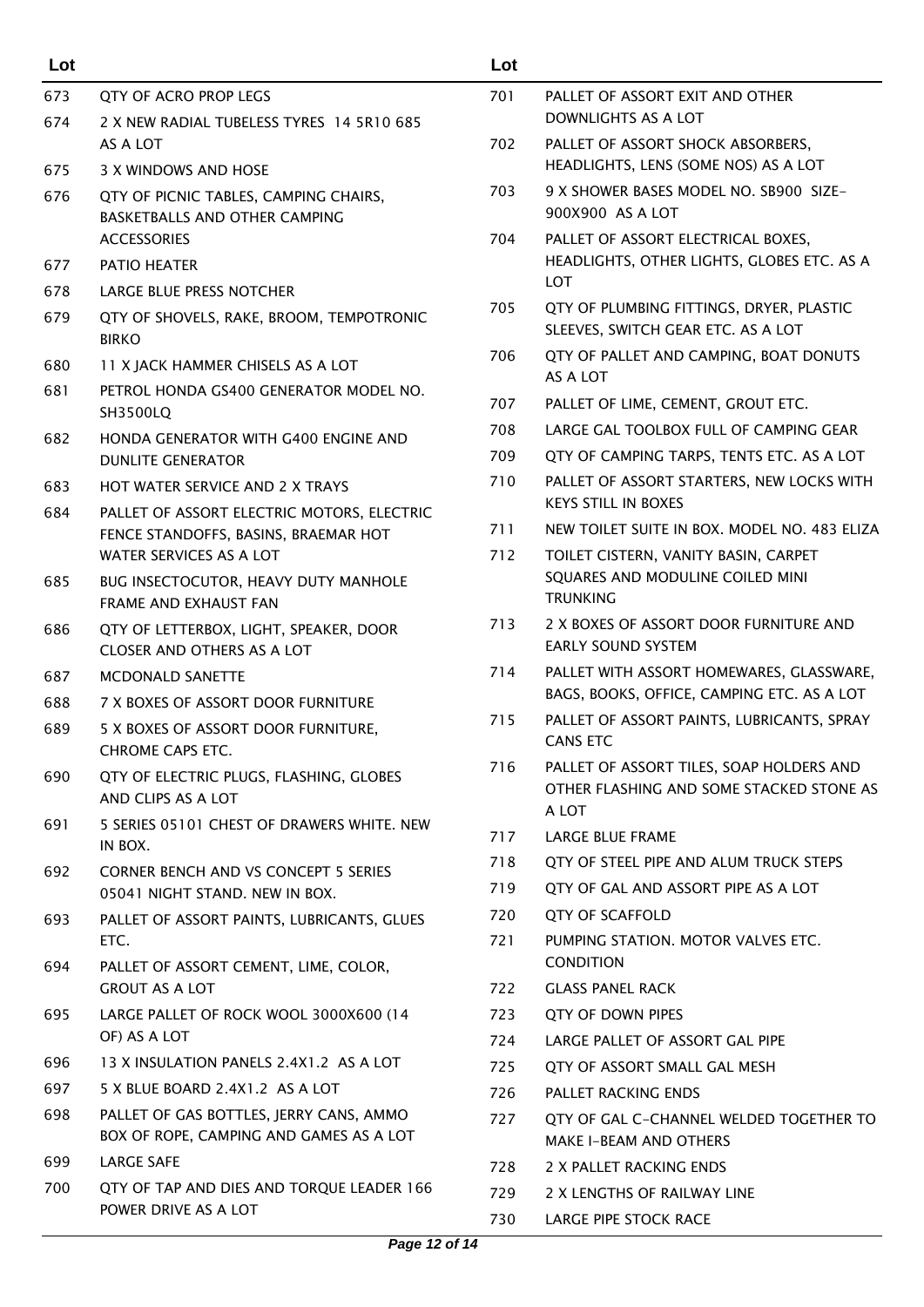| Lot        |                                                                             | Lot        |                                                                            |
|------------|-----------------------------------------------------------------------------|------------|----------------------------------------------------------------------------|
| 731        | 5 X TREATED PINE POLES                                                      | 764        | SCAFFOLD PLATFORMS APPROX, 50 AS A LOT                                     |
| 732        | <b>GATE FRAME AND 2 X LARGE PIPES</b>                                       | 765        | QTY OF SCAFFOLDING PLANKS AND                                              |
| 733        | <b>1000L PLASTIC FRAMED WATER CONTAINER</b>                                 |            | SCAFFOLDING AS A LOT                                                       |
| 734        | <b>GALVANISED BALUSTRADE GUARD</b>                                          | 766        | QTY OF SCAFFOLDING PIPES AND LEGS ETC.                                     |
| 735        | QTY OF GALVANISED PIPE                                                      | 767        | SILVAN 3PT LINKAGE SPRAY UNIT 600L WITH PTO                                |
| 736        | QTY OF PLANK, WINDOW, STEEL AND ROLLER                                      |            | <b>SHAFT AND PUMP</b>                                                      |
|            | <b>FRAMES</b>                                                               | 768<br>769 | FRAMED GLASS DOME ON STAND<br>OTY OF SCAFFOLDING PLANKS AND CLIPS AS A     |
| 737        | 3 X GAL 44 GALLON DRUMS                                                     |            | <b>LOT</b>                                                                 |
| 738        | QTY OF SECURE GAL FENCING, LOCKABLE GATE                                    | 770        | PART ROLL OF WIRE, ELECTRICAL CONDUIT,                                     |
|            | AND QTY OF POSTS                                                            |            | ALUM MUD FLAPS, TOW BAR AND ROOF RACKS                                     |
| 739        | 120 X UPRIGHT TO COMPLETE A SAFETY                                          | 771        | PERFORATED SHEETS                                                          |
|            | <b>BALUSTRADE FENCE</b>                                                     | 772        | OFF-ROAD RIMS AND TYRES AS A LOT                                           |
| 740        | PART PALLET OF CAST IRON VICTORIAN FREEZE                                   | 773        | ALUM CHECKERPLATE TOOLBOX WITH SWIMMING                                    |
| 741        | PART ENAMEL PEDESTAL VANITY BASIN                                           |            | POOL PUMP, LADDER AND CONTENTS                                             |
| 742        | <b>GAL STILLAGE WITH POCKETS FOR FORKS</b><br>APPROX. 2SQM                  | 774        | PLASTIC CHAIRS, SHOVEL, DOUBLE STREET LIGHT<br>POLE BITS & PIECES AS A LOT |
| 743        | <b>3PT LINKAGE CARRY ALL</b>                                                | 775        | QTY OF SOLID BRICKS AND PAVERS AS A LOT                                    |
| 744        | HEAVY ANGLE, OLD GAL IRON AND HEAVY                                         | 776        | 2 X S/STEEL URINALS                                                        |
|            | <b>GREEN STEEL DOOR</b>                                                     | 777        | APPROX. 3 GATES ASSORT SIZES, DRUMS,                                       |
| 745        | 8 X FREEZER PANELS AND 1 X DOOR AS A LOT                                    |            | <b>CONCERTINA PIPE AND TOILET BENCHES</b>                                  |
| 746        | QMAX 2500KG PALLET TROLLEY                                                  | 778        | PALLET OF REO AND 2 X STEEL PANELS                                         |
| 747        | TRAILER FRAME EARLY HOLDEN RIMS                                             | 779        | S/STEEL URINAL                                                             |
| 748        | ROLLER DOOR SHED ENTRY COVER                                                | 780        | QTY OF WIRE CUT BRICKS APPROX. 1 PALLET                                    |
| 749        | QTY OF OLD RAILWAY LINE STAMPED 1965                                        | 781        | QTY OF GAL PIPE FRAMES                                                     |
|            | APPROX. 15 LENGTHS 2M LONG                                                  | 782        | PALLET CONSISTING OF 80 X PAVERS                                           |
| 750        | 1000L WATER CONTAINER IN GAL FRAME                                          | 783        | PALLET CONSISTING OF 70 X PAVERS AND EDGE<br><b>BLOCKS</b>                 |
| 751        | GREEN SECURITY DOOR AND 2 X GAL SWING                                       | 784        | QTY OF BESSER BRICKS AND BLOCKS AS A LOT                                   |
|            | <b>DOORS</b>                                                                | 785        | QTY OF EARLY 1965 RAILWAY LINE APPROX. 2M                                  |
| 752        | LARGE QTY OF ASSORT GAL PIPE VARIOUS SIZES<br>AND LENGTHS AS A LOT          |            | LONG AND APPROX. 30 LENGTHS AS A LOT                                       |
| 753        | HILUX UTE TUB                                                               | 786        | QTY OF FENCING PANELS WITH COLOURBOND                                      |
| 754        | STILLAGE OF GAL FRAMES AND SCAFFOLD AS A                                    |            | LATTICE WITH DOOR FRAMES ETC.                                              |
|            | <b>LOT</b>                                                                  | 787        | PALLET OF CONSISTING OF 120 X PAVERS AND<br><b>EDGE BLOCKS</b>             |
| 755        | GAL CHECKERPLATE STEP PLATFORM WITH                                         | 788        | 11 X FREEZES PANELS AS A LOT                                               |
|            | <b>RAILING</b>                                                              | 789        | 2 X STRAINER POSTS                                                         |
| 756        | ALUM WINDOW, TIMBER GATE AND STEEL GATE                                     | 790        | 2 X LARGE ALUM WINDOW FRAMES                                               |
|            | AS A LOT                                                                    | 791        | CYCLONE WIRE X 11 ROLLS AS A LOT                                           |
| 757        | WHITE PLUMBING PIPE, PALLET RACKING ARMS                                    | 792        | 3 X PUSH BIKES                                                             |
|            | AND 2 X YELLOW RAILS                                                        | 793        | GAL FENCING PANELS APPROX. 8 SHEETS                                        |
| 758        | 2 X DOOR JAMS                                                               | 794        | 2 X S/STEEL URINALS                                                        |
| 759        | BLACK SCREEN, DOG BED AND S/STEEL TROUGH<br>2 X CYCLONE WIRE AND GAL PANELS | 795        | <b>ANIMAL CAGE</b>                                                         |
| 760        |                                                                             | 796        | STERLEC SALAMANDER                                                         |
| 761<br>762 | 2 X ALUM UTE TOOLBOXES<br>S/STEEL TROUGH, TROUGH AND DRINKING               | 797        | DOUBLE BOWL SINK, DRINKING TROUGH,                                         |
|            | S/STEEL TROUGH                                                              |            | LAUNDRY TROUGH AS A LOT                                                    |
| 763        | 44 GALLON DRUM AND CAMP BBQ                                                 | 798        | S/STEEL CONE HOPPERS AND STEEL FRAMES AND                                  |
|            |                                                                             |            | ANGLE                                                                      |